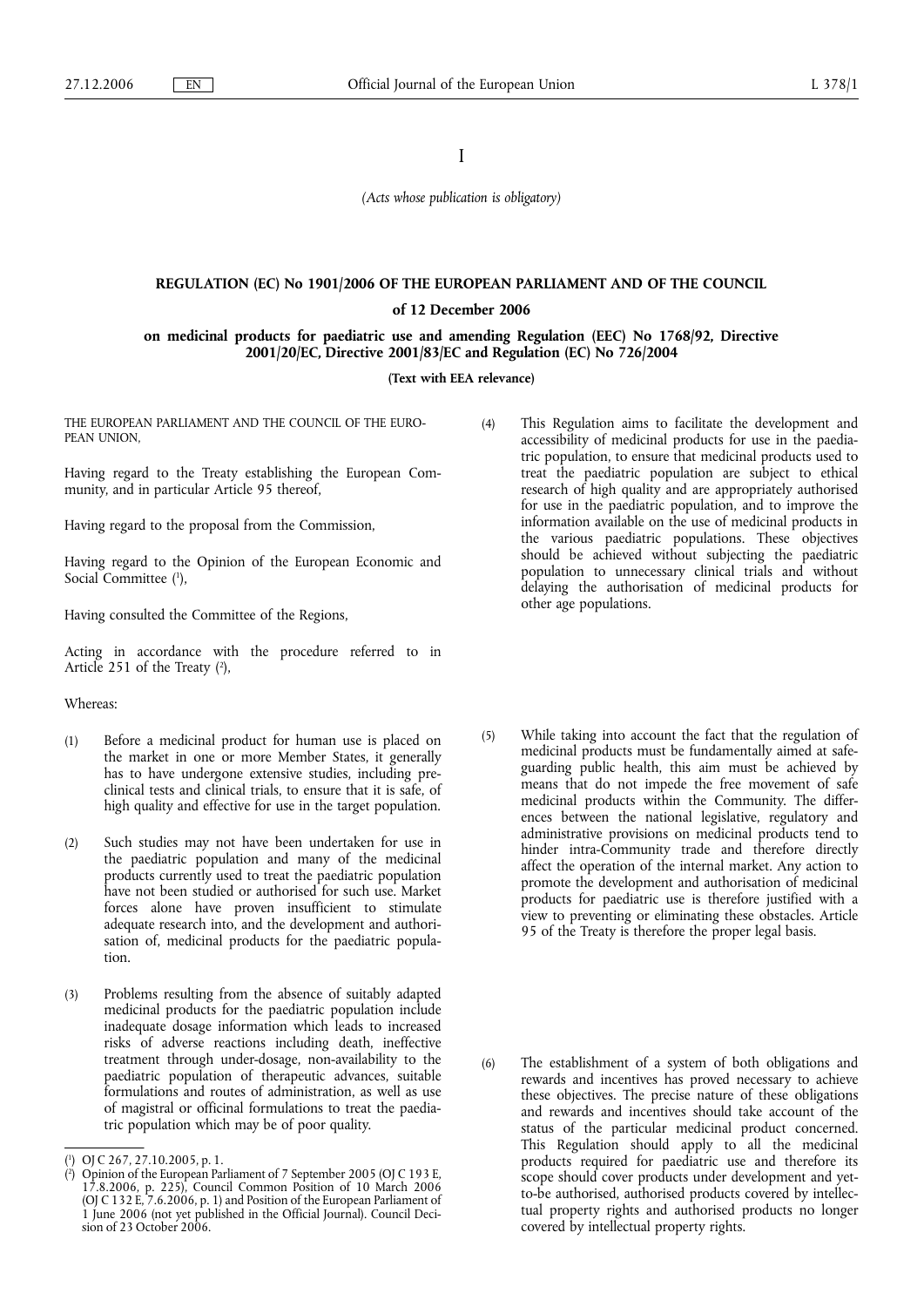- (7) Any concerns about conducting trials in the paediatric population should be balanced by the ethical concerns about giving medicinal products to a population in which they have not been appropriately tested. Public health threats from the use of untested medicinal products in the paediatric population can be safely addressed through the study of medicinal products for the paediatric population, which should be carefully controlled and monitored through the specific requirements for the protection of the paediatric population who take part in clinical trials in the Community laid down in Directive 2001/20/EC of the European Parliament and of the Council of 4 April 2001 on the approximation of the laws, regulations and administrative provisions of the Member States relating to the implementation of good clinical practice in the conduct of clinical trials on medicinal products for human use (1 ).
- (8) It is appropriate to create a scientific committee, the Paediatric Committee, within the European Medicines Agency, hereinafter 'the Agency', with expertise and competence in the development and assessment of all aspects of medicinal products to treat paediatric populations. The rules on scientific committees of the Agency, as laid down in Regulation (EC) No 726/2004 (?), should apply to the Paediatric Committee. Members of the Paediatric Committee should therefore not have financial or other interests in the pharmaceutical industry which could affect their impartiality, should undertake to act in the public interest and in an independent manner, and should make an annual declaration of their financial interests. The Paediatric Committee should be primarily responsible for the scientific assessment and agreement of paediatric investigation plans and for the system of waivers and deferrals thereof; it should also be central to various support measures contained in this Regulation. In its work, the Paediatric Committee should consider the potential significant therapeutic benefits for the paediatric patients involved in the studies or the paediatric population at large including the need to avoid unnecessary studies. The Paediatric Committee should follow existing Community requirements, including Directive 2001/20/ EC, as well as International Conference on Harmonisation (ICH) guideline E11 on the development of medicinal products for the paediatric population, and it should avoid any delay in the authorisation of medicinal products for other populations deriving from the requirements for studies in the paediatric population.
- (9) Procedures should be established for the Agency to agree and modify a paediatric investigation plan, which is the document upon which the development and authorisa-

tion of medicinal products for the paediatric population should be based. The paediatric investigation plan should include details of the timing and the measures proposed to demonstrate the quality, safety and efficacy of the medicinal product in the paediatric population. Since the paediatric population is in fact composed of a number of population subsets, the paediatric investigation plan should specify which population subsets need to be studied, by what means and by when.

- (10) The introduction of the paediatric investigation plan in the legal framework concerning medicinal products for human use aims at ensuring that the development of medicinal products that are potentially to be used for the paediatric population becomes an integral part of the development of medicinal products, integrated into the development programme for adults. Thus, paediatric investigation plans should be submitted early during product development, in time for studies to be conducted in the paediatric population, where appropriate, before marketing authorisation applications are submitted. It is appropriate to set a deadline for the submission of a paediatric investigation plan in order to ensure early dialogue between the sponsor and the Paediatric Committee. Furthermore, early submission of a paediatric investigation plan, combined with the submission of a deferral request as described below, will avoid delaying the authorisation for other populations. As the development of medicinal products is a dynamic process dependent on the result of ongoing studies, provision should be made for modifying an agreed plan where necessary.
- (11) It is necessary to introduce a requirement for new medicinal products and for authorised medicinal products covered by a patent or a supplementary protection certificate to present either the results of studies in the paediatric population in accordance with an agreed paediatric investigation plan or proof of having obtained a waiver or deferral, at the time of filing a marketing authorisation application or an application for a new indication, new pharmaceutical form or new route of administration. The paediatric investigation plan should be the basis upon which compliance with that requirement is judged. However, that requirement should not apply to generics or similar biological medicinal products and medicinal products authorised through the well-established medicinal use procedure, nor to homeopathic medicinal products and traditional herbal medicinal products authorised through the simplified registration procedures of Directive 2001/83/EC of the European Parliament and of the Council of 6 November 2001 on the Community code relating to medicinal products for human use (3).

<sup>(&</sup>lt;sup>1</sup>) OJ L 121, 1.5.2001, p. 34.<br>(<sup>2</sup>) Regulation (EC) No. 726/2

<sup>(</sup> ) Regulation (EC) No 726/2004 of the European Parliament and of the Council of 31 March 2004 laying down Community procedures for the authorisation and supervision of medicinal products for human and veterinary use and establishing a European Medicines Agency (OJ L 136, 30.4.2004, p. 1).

<sup>(</sup> 3 ) OJ L 311, 28.11.2001, p. 67. Directive as last amended by Directive 2004/27/EC (OJ L 136, 30.4.2004, p. 34).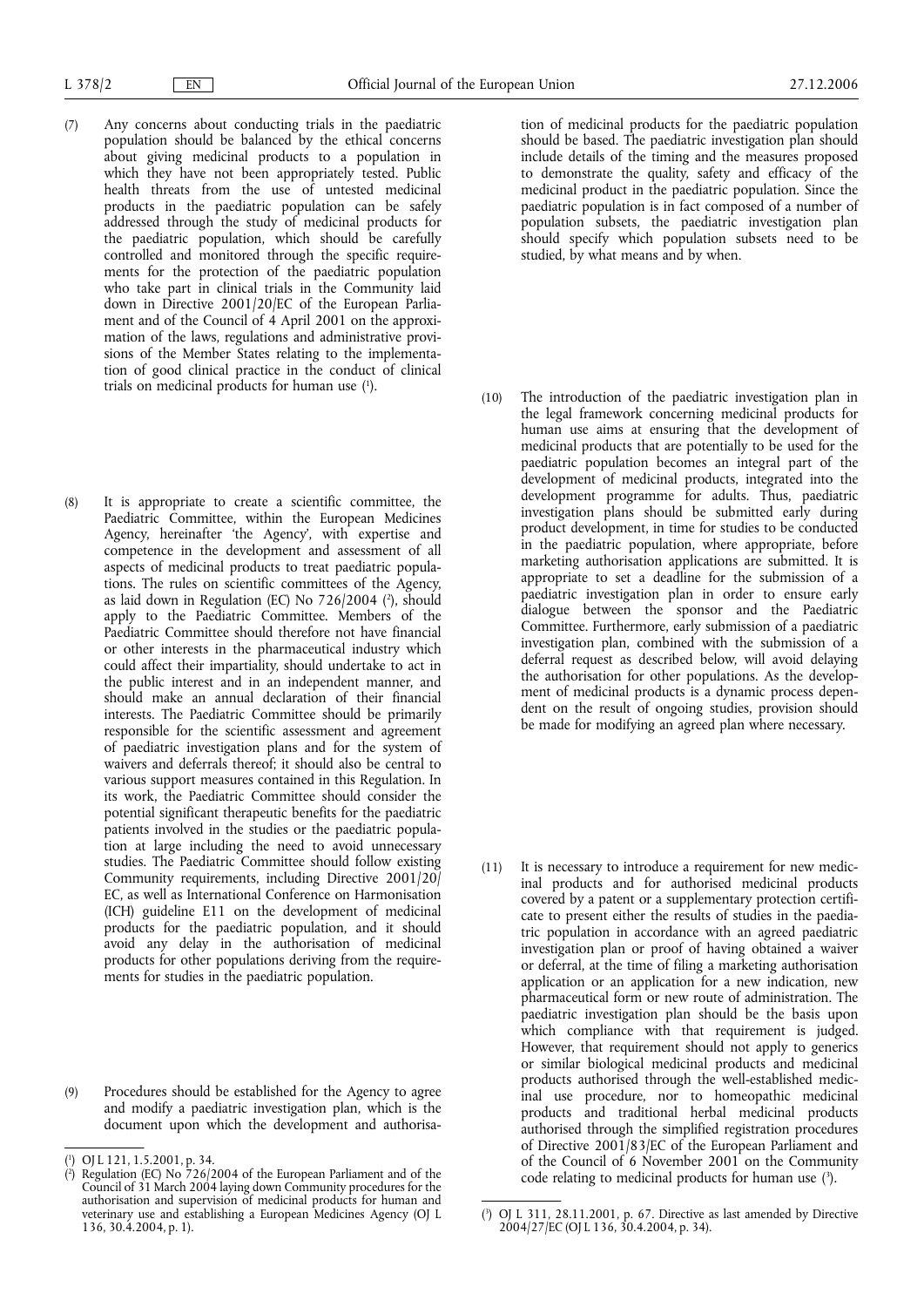- (12) Provision should be made for research into the paediatric use of medicinal products which are not protected by a patent or supplementary protection certificate to be financed under Community research programmes.
- (13) In order to ensure that research in the paediatric population is only conducted to meet their therapeutic needs, there is a need to establish procedures for the Agency to waive the requirement referred to in Recital (11) for specific products or for classes or part of classes of medicinal products, these waivers being then made public by the Agency. As knowledge of science and medicine evolves over time, provision should be made for the lists of waivers to be amended. However, if a waiver is revoked, that requirement should not apply for a given period in order to allow time for at least a paediatric investigation plan to be agreed and studies in the paediatric population to be initiated before an application for marketing authorisation is submitted.
- (14) In certain cases, the Agency should defer the initiation or completion of some or all of the measures contained in a paediatric investigation plan, with a view to ensuring that research is conducted only when safe and ethical and that the requirement for study data in the paediatric population does not block or delay the authorisation of medicinal products for other populations.
- (15) Free scientific advice should be provided by the Agency as an incentive to sponsors developing medicinal products for the paediatric population. To ensure scientific consistency, the Agency should manage the interface between the Paediatric Committee and the Scientific Advice Working Group of the Committee for Medicinal Products for Human Use, as well as the interaction between the Paediatric Committee and the other Community committees and working groups concerning medicinal products.
- (16) The existing procedures for the marketing authorisation of medicinal products for human use should not be changed. However, from the requirement referred to in Recital (11) it follows that competent authorities should check compliance with the agreed paediatric investigation plan and any waivers and deferrals at the existing validation step for marketing authorisation applications. The assessment of quality, safety and efficacy of medicinal products for the paediatric population and the granting of marketing authorisations should remain the remit of the competent authorities. Provision should be made for the Paediatric Committee to be asked for its opinion on compliance and on the quality, safety and efficacy of a medicinal product in the paediatric population.
- (17) To provide healthcare professionals and patients with information on the safe and effective use of medicinal products in the paediatric population and as a transparency measure, information on the results of studies in the paediatric population, as well as on the status of the paediatric investigation plans, waivers and deferrals,

should be included in product information. When all the measures in the paediatric investigation plan have been complied with, that fact should be recorded in the marketing authorisation, and should then be the basis upon which companies can obtain the rewards for compliance.

- (18) In order to identify medicinal products authorised for use in the paediatric population and enable their prescription, provision should be made for the labels of medicinal products granted an indication for use in the paediatric population to display a symbol which will be selected by the Commission on a recommendation by the Paediatric Committee.
- (19) In order to establish incentives for authorised products no longer covered by intellectual property rights, it is necessary to establish a new type of marketing authorisation, the Paediatric Use Marketing Authorisation. A Paediatric Use Marketing Authorisation should be granted through existing marketing authorisation procedures but should apply specifically for medicinal products developed exclusively for use in the paediatric population. It should be possible for the name of the medicinal product that has been granted a Paediatric Use Marketing Authorisation to retain the existing brand name of the corresponding product authorised for adults, in order to capitalise on existing brand recognition, while benefiting from the data exclusivity associated with a new marketing authorisation.
- (20) An application for a Paediatric Use Marketing Authorisation should include the submission of data concerning use of the product in the paediatric population, collected in accordance with an agreed paediatric investigation plan. These data may be derived from the published literature or from new studies. An application for a Paediatric Use Marketing Authorisation should also be able to refer to data contained in the dossier of a medicinal product which is or has been authorised in the Community. This is intended to provide an additional incentive to encourage small and medium-sized enterprises, including generic companies, to develop off-patent medicinal products for the paediatric population.
- (21) This Regulation should include measures to maximise access by the Community population to new medicinal products tested and adapted for paediatric use, and to minimise the chance of Community-wide rewards and incentives being granted without sections of the Community paediatric population benefiting from the availability of a newly authorised medicine. An application for a marketing authorisation, including an application for a Paediatric Use Marketing Authorisation, which contains the results of studies conducted in compliance with an agreed paediatric investigation plan should be eligible for the Community centralised procedure set out in Articles 5 to 15 of Regulation (EC) No 726/2004.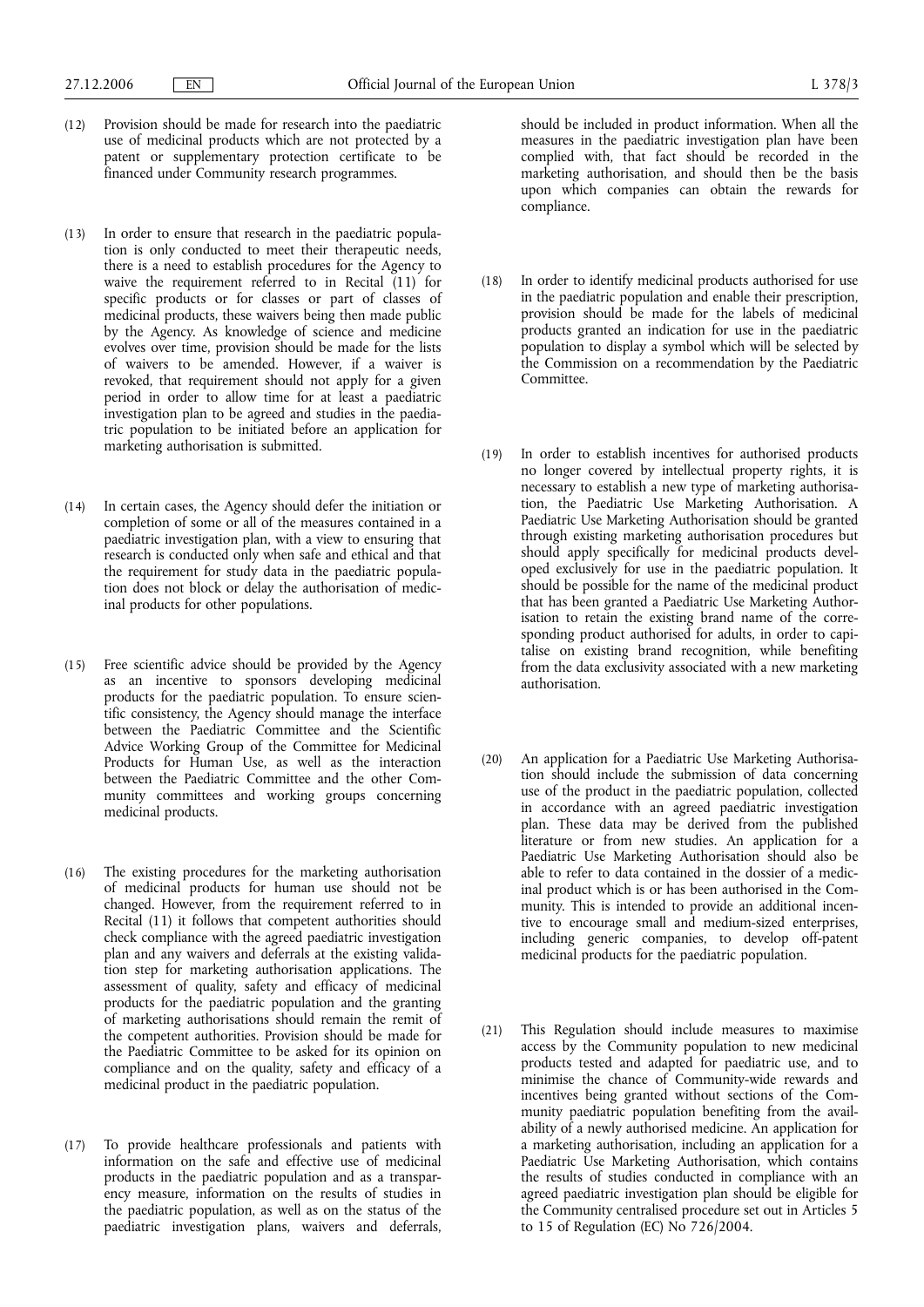- (22) When an agreed paediatric investigation plan has led to the authorisation of a paediatric indication for a product already marketed for other indications, the marketing authorisation holder should be obliged to place the product on the market, taking into account the paediatric information, within two years of the date of approval of the indication. That requirement should relate only to products already authorised, but not to medicinal products authorised via a Paediatric Use Marketing Authorisation.
- (23) An optional procedure should be established to make it possible to obtain a single Community-wide opinion for a nationally authorised medicinal product when data on the paediatric population following an agreed paediatric investigation plan form part of the marketing authorisation application. To achieve this, the procedure set out in Articles 32, 33 and 34 of Directive 2001/83/EC could be used. This will allow the adoption of a Community harmonised Decision on use of that medicinal product in the paediatric population and its inclusion in all national product information.
- (24) It is essential to ensure that pharmacovigilance mechanisms are adapted to meet the specific challenges of collecting safety data in the paediatric population, including data on possible long-term effects. Efficacy in the paediatric population may also need additional study following authorisation. Therefore, an additional requirement for applying for a marketing authorisation that includes the results of studies conducted in compliance with an agreed paediatric investigation plan should be an obligation for the applicant to indicate how he proposes to ensure the long-term follow-up of possible adverse reactions to the use of the medicinal product and efficacy in the paediatric population. Additionally, where there is a particular cause for concern, the applicant should submit and implement a risk management system and/or perform specific post-marketing studies as a condition for the granting of the marketing authorisation.
- (25) It is necessary in the interests of public health to ensure the continuing availability of safe and effective medicinal products authorised for paediatric indications developed as a result of this Regulation. If a marketing authorisation holder intends to withdraw such a medicinal product from the market then arrangements should be in place so that the paediatric population can continue to have access to the medicinal product in question. In order to help achieve this, the Agency should be informed in good time of any such intention and should make that intention public.
- (26) For products falling within the scope of the requirement to submit paediatric data, if all the measures included in the agreed paediatric investigation plan are complied

with, if the product is authorised in all Member States and if relevant information on the results of studies is included in product information, a reward should be granted in the form of a 6-month extension of the supplementary protection certificate created by Council Regulation (EEC) No 1768/92 (1). Any decisions by Member States' authorities as regards the setting of prices for medicinal products or their inclusion in the scope of national health insurance schemes have no bearing on the granting of this reward.

- (27) An application for an extension of the duration of the certificate pursuant to this Regulation should only be admissible where a certificate is granted pursuant to Regulation (EEC) No 1768/92.
- (28) Because the reward is for conducting studies in the paediatric population and not for demonstrating that a product is safe and effective in the paediatric population, the reward should be granted even when a paediatric indication is not authorised. However, to improve the information available on the use of medicinal products in the paediatric population, relevant information on use in paediatric populations should be included in authorised product information.
- (29) Under Regulation (EC) No 141/2000 of the European Parliament and of the Council of 16 December 1999 on orphan medicinal products (2), medicinal products designated as orphan medicinal products gain ten years of market exclusivity on the granting of a marketing authorisation for the orphan indication. As such products are frequently not patent-protected, the reward of supplementary protection certificate extension cannot be applied; when they are patent-protected, such an extension would provide a double incentive. Therefore, for orphan medicinal products, instead of an extension of the supplementary protection certificate, the ten-year period of orphan market exclusivity should be extended to twelve years if the requirement for data on use in the paediatric population is fully met.
- (30) The measures provided for in this Regulation should not preclude the operation of other incentives or rewards. To ensure transparency on the different measures available at Community and Member State levels, the Commission should draw up a detailed list of all the incentives available, on the basis of information provided by the Member States. The measures set out in this Regulation, including the agreement of paediatric investigation plans, should not be grounds for obtaining any other Community incentives to support research, such as the funding of research projects under the multi-annual Community Framework Programmes for Research, Technological Development and Demonstration Activities.

 $($ <sup>1</sup> ) OJ L 182, 2.7.1992, p. 1. Regulation as last amended by the 2003 Act of Accession.

<sup>(</sup> 2 ) OJ L 18, 22.1.2000, p. 1.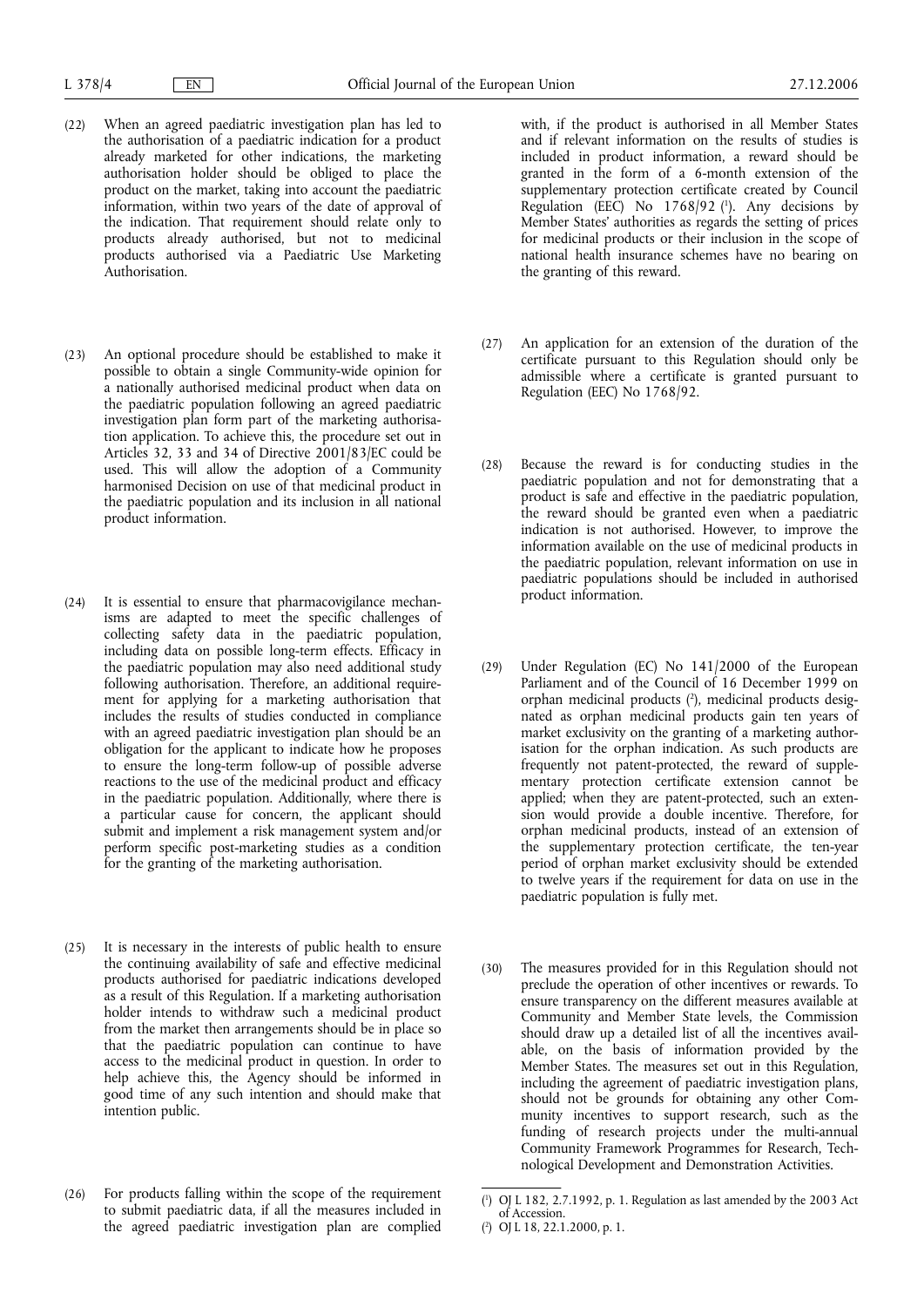- (31) In order to increase the availability of information on the use of medicinal products in the paediatric population, and to avoid unnecessary repetition of studies in the paediatric population which do not add to the collective knowledge, the European database provided for in Article 11 of Directive 2001/20/EC should include a European register of clinical trials of medicinal products for paediatric use comprising all ongoing, prematurely terminated, and completed paediatric studies conducted both in the Community and in third countries. Part of the information concerning paediatric clinical trials entered into the database, as well as details of the results of all paediatric clinical trials submitted to the competent authorities, should be made public by the Agency.
- (32) An inventory of the therapeutic needs of the paediatric population should be established by the Paediatric Committee after consultation with the Commission, the Member States and interested parties, and should be regularly updated. The inventory should identify the existing medicinal products used by the paediatric population and highlight the therapeutic needs of that population and the priorities for research and development. In this way, companies should be able easily to identify opportunities for business development; the Paediatric Committee should be able better to judge the need for medicinal products and studies when assessing draft paediatric investigation plans, waivers and deferrals; and healthcare professionals and patients should have an information source available to support their decisions as to which medicinal products to choose.
- (33) Clinical trials in the paediatric population may require specific expertise, specific methodology and, in some cases, specific facilities and should be carried out by appropriately trained investigators. A network, which links existing national and Community initiatives and study centres in order to build up the necessary competences at Community level, and which takes account of Community and third country data, would help facilitate cooperation and avoid unnecessary duplication of studies. This network should contribute to the work of strengthening the foundations of the European Research Area in the context of Community Framework Programmes for Research, Technological Development and Demonstration Activities, benefit the paediatric population and provide a source of information and expertise for industry.
- (34) For certain authorised products, pharmaceutical companies may already hold data on safety or efficacy in the paediatric population. To improve the information available on the use of medicinal products in the paediatric populations, companies holding such data should be required to submit them to all competent authorities where the product is authorised. In this way the data could be assessed and, if appropriate, information should be included in the authorised product information aimed at healthcare professionals and patients.
- (35) Community funding should be provided to cover all aspects of the work of the Paediatric Committee and of the Agency resulting from the implementation of this Regulation, such as the assessment of paediatric investigation plans, fee waivers for scientific advice, and information and transparency measures, including the database of paediatric studies and the network.
- (36) The measures necessary for the implementation of this Regulation should be adopted in accordance with Council Decision 1999/468/EC of 28 June 1999 laying down the procedures for the exercise of implementing powers conferred on the Commission (1 ).
- (37) Regulation (EEC) No 1768/92, Directive 2001/20/EC, Directive 2001/83/EC and Regulation (EC) No 726/2004 should therefore be amended accordingly.
- (38) Since the objective of this Regulation, namely improving availability of medicinal products tested for paediatric use, cannot be sufficiently achieved by the Member States and can therefore be better achieved at Community level, given that this will make it possible to take advantage of the widest possible market and avoid the dispersion of limited resources, the Community may adopt measures, in accordance with the principle of subsidiarity as set out in Article 5 of the Treaty. In accordance with the principle of proportionality, as set out in that Article, this Regulation does not go beyond what is necessary in order to achieve this objective,

HAVE ADOPTED THIS REGULATION:

## TITLE I

#### **INTRODUCTORY PROVISIONS**

#### *CHAPTER 1*

# *Subject matter and definitions*

#### *Article 1*

This Regulation lays down rules concerning the development of medicinal products for human use in order to meet the specific therapeutic needs of the paediatric population, without subjecting the paediatric population to unnecessary clinical or other trials and in compliance with Directive 2001/20/EC.

### *Article 2*

In addition to the definitions laid down in Article 1 of Directive 2001/83/EC, the following definitions shall apply for the purposes of this Regulation:

1) 'paediatric population' means that part of the population aged between birth and 18 years;

<sup>(</sup> 1 ) OJ L 184, 17.7.1999, p. 23. Decision as amended by Decision 2006/512/EC (OJ L 200, 22.7.2006, p. 11).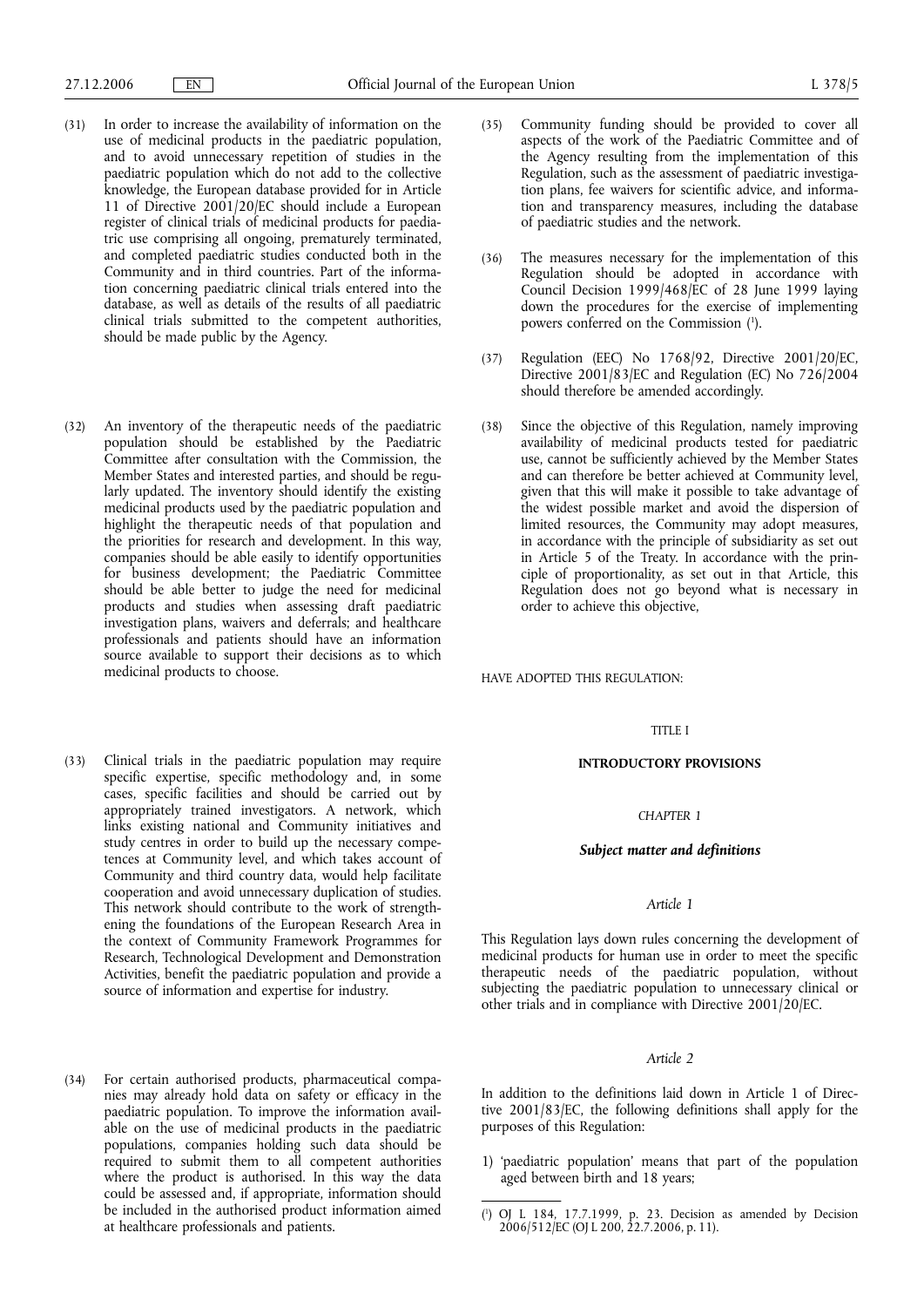- 2) 'paediatric investigation plan' means a research and development programme aimed at ensuring that the necessary data are generated determining the conditions in which a medicinal product may be authorised to treat the paediatric population;
- 3) 'medicinal product authorised for a paediatric indication' means a medicinal product which is authorised for use in part or all of the paediatric population and in respect of which the details of the authorised indication are specified in the summary of the product characteristics drawn up in accordance with Article 11 of Directive 2001/83/EC;
- 4) 'paediatric use marketing authorisation' means a marketing authorisation granted in respect of a medicinal product for human use which is not protected by a supplementary protection certificate under Regulation (EEC) No 1768/92 or by a patent which qualifies for the granting of the supplementary protection certificate, covering exclusively therapeutic indications which are relevant for use in the paediatric population, or subsets thereof, including the appropriate strength, pharmaceutical form or route of administration for that product.

# *CHAPTER 2*

### *Paediatric committee*

# *Article 3*

1. By 26 July 2007, a Paediatric Committee shall be established within the European Medicines Agency set up under Regulation (EC) No 726/2004, hereinafter 'the Agency'. The Paediatric Committee shall be considered as established once the members referred to in Article 4(1)(a) and (b) have been appointed.

The Agency shall fulfil the secretariat functions for the Paediatric Committee and shall provide it with technical and scientific support.

2. Save where otherwise provided for in this Regulation, Regulation (EC) No 726/2004 shall apply to the Paediatric Committee, including the provisions on the independence and impartiality of its members.

3. The Executive Director of the Agency shall ensure appropriate coordination between the Paediatric Committee and the Committee for Medicinal Products for Human Use, the Committee for Orphan Medicinal Products, their working parties and any other scientific advisory groups.

The Agency shall draw up specific procedures for possible consultations between them.

## *Article 4*

The Paediatric Committee shall be composed of the following members:

- (a) five members, with their alternates, of the Committee for Medicinal Products for Human Use, having been appointed to that Committee in accordance with Article 61(1) of Regulation (EC) No 726/2004. These five members with their alternates shall be appointed to the Paediatric Committee by the Committee for Medicinal Products for Human Use;
- (b) one member and one alternate appointed by each Member State whose national competent authority is not represented through the members appointed by the Committee for Medicinal Products for Human Use;
- (c) three members and three alternates appointed by the Commission, on the basis of a public call for expressions of interest, after consulting the European Parliament, in order to represent health professionals;
- (d) three members and three alternates appointed by the Commission, on the basis of a public call for expressions of interest, after consulting the European Parliament, in order to represent patient associations.

The alternates shall represent and vote for the members in their absence.

For the purposes of points (a) and (b), Member States shall cooperate, under the coordination of the Executive Director of the Agency, in order to ensure that the final composition of the Paediatric Committee, including members and alternates, covers the scientific areas relevant to paediatric medicinal products, and including at least: pharmaceutical development, paediatric medicine, general practitioners, paediatric pharmacy, paediatric pharmacology, paediatric research, pharmacovigilance, ethics and public health.

For the purposes of points (c) and (d), the Commission shall take into account the expertise provided by the members appointed under points (a) and (b).

2. The members of the Paediatric Committee shall be appointed for a renewable period of three years. At meetings of the Paediatric Committee, they may be accompanied by experts.

3. The Paediatric Committee shall elect its Chairman from among its members for a term of three years, renewable once.

4. The names and qualifications of the members shall be made public by the Agency.

# *Article 5*

1. When preparing its opinions, the Paediatric Committee shall use its best endeavours to reach a scientific consensus. If such a consensus cannot be reached, the Paediatric Committee shall adopt an opinion consisting of the position of the majority of the members. The opinion shall mention the divergent positions, with the grounds on which they are based. This opinion shall be made accessible to the public pursuant to Article 25(5) and (7).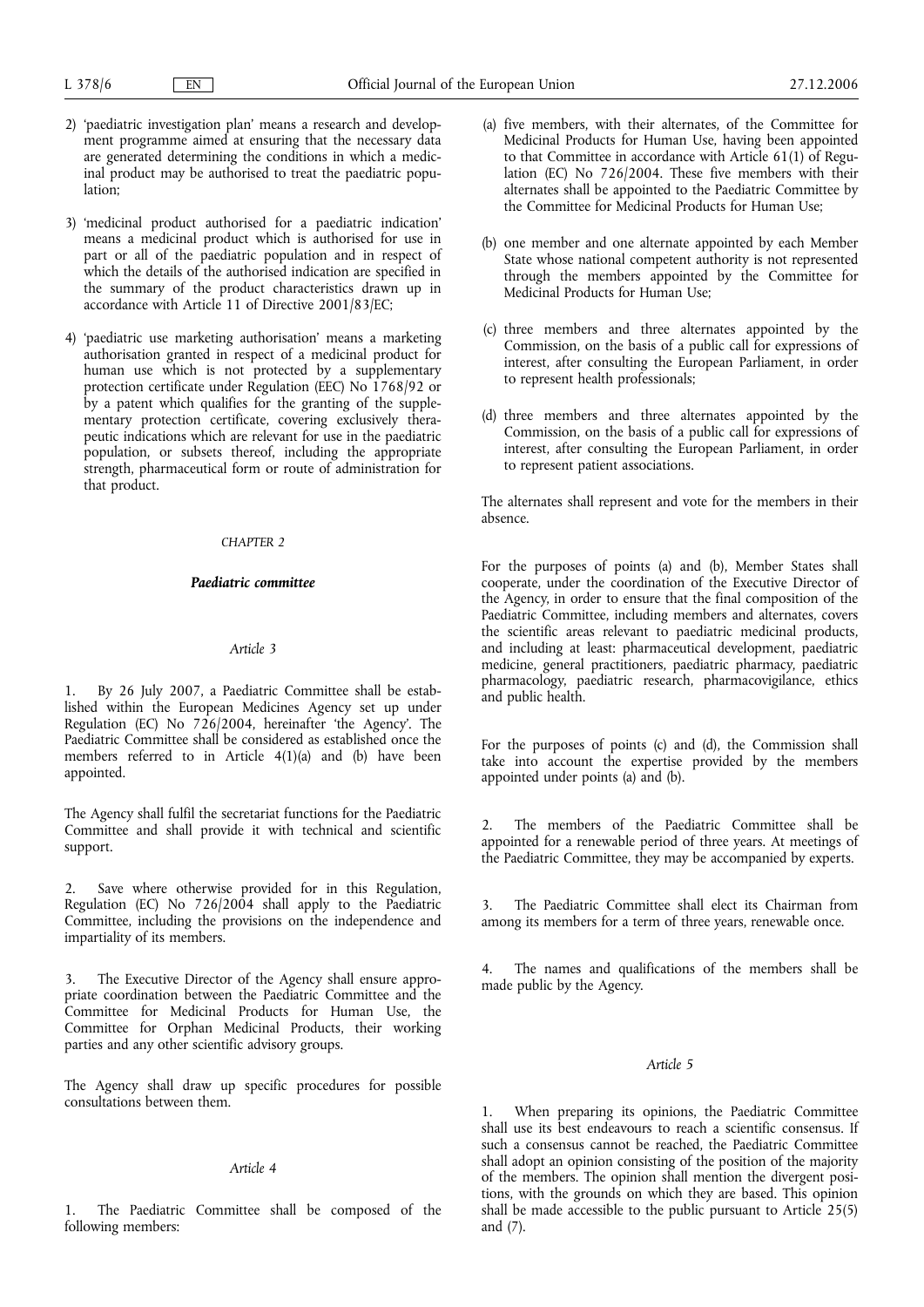2. The Paediatric Committee shall draw up its rules of procedure for the implementation of its tasks. The rules of procedure shall enter into force after receiving a favourable opinion from the Management Board of the Agency and, subsequently, from the Commission.

3. All meetings of the Paediatric Committee may be attended by representatives of the Commission, the Executive Director of the Agency or his representatives.

# *Article 6*

1. The tasks of the Paediatric Committee shall include the following:

- (a) to assess the content of any paediatric investigation plan for a medicinal product submitted to it in accordance with this Regulation and formulate an opinion thereon;
- (b) to assess waivers and deferrals and formulate an opinion thereon;
- (c) at the request of the Committee for Medicinal Products for Human Use, a competent authority or the applicant, to assess compliance of the application for a Marketing Authorisation with the agreed paediatric investigation plan concerned and formulate an opinion thereon;
- (d) at the request of the Committee for Medicinal Products for Human Use or a competent authority, to assess any data generated in accordance with an agreed paediatric investigation plan and formulate an opinion on the quality, safety or efficacy of the medicinal product for use in the paediatric population;
- (e) to advise on the content and format of data to be collected for the survey referred to in Article 42;
- (f) to support and advise the Agency on establishing the European network referred to in Article 44;
- (g) to assist scientifically in the elaboration of any documents related to the fulfilment of the objectives of this Regulation;
- (h) to provide advice on any question related to medicinal products for use in the paediatric population, at the request of the Executive Director of the Agency or the Commission;
- (i) to establish a specific inventory of paediatric medicinal product needs and update it on a regular basis, as referred to in Article 43;
- (j) to advise the Agency and the Commission regarding the communication of arrangements available for conducting research into medicinal products for use in the paediatric population;
- (k) to make a recommendation to the Commission on the symbol referred to in Article 32(2).

2. When carrying out its tasks, the Paediatric Committee shall consider whether or not any proposed studies can be expected to be of significant therapeutic benefit to and/or fulfil a therapeutic need of the paediatric population. The Paediatric Committee shall take into account any information available to it, including any opinions, decisions or advice given by the competent authorities of third countries.

## TITLE II

# **MARKETING AUTHORISATION REQUIREMENTS**

# *CHAPTER 1*

#### *General authorisation requirements*

# *Article 7*

1. An application for marketing authorisation under Article 6 of Directive 2001/83/EC in respect of a medicinal product for human use which is not authorised in the Community at the time of entry into force of this Regulation shall be regarded as valid only if it includes, in addition to the particulars and documents referred to in Article 8(3) of Directive 2001/83/EC, one of the following:

- (a) the results of all studies performed and details of all information collected in compliance with an agreed paediatric investigation plan;
- (b) a decision of the Agency granting a product-specific waiver;
- (c) a decision of the Agency granting a class waiver pursuant to Article 11;
- (d) a decision of the Agency granting a deferral.

For the purposes of point (a), the decision of the Agency agreeing the paediatric investigation plan concerned shall also be included in the application.

2. The documents submitted pursuant to paragraph 1 shall, cumulatively, cover all subsets of the paediatric population.

## *Article 8*

In the case of authorised medicinal products which are protected either by a supplementary protection certificate under Regulation (EEC) No 1768/92, or by a patent which qualifies for the granting of the supplementary protection certificate, Article 7 of this Regulation shall apply to applications for authorisation of new indications, including paediatric indications, new pharmaceutical forms and new routes of administration.

For the purposes of the first subparagraph, the documents referred to in Article 7(1) shall cover both the existing and the new indications, pharmaceutical forms and routes of administration.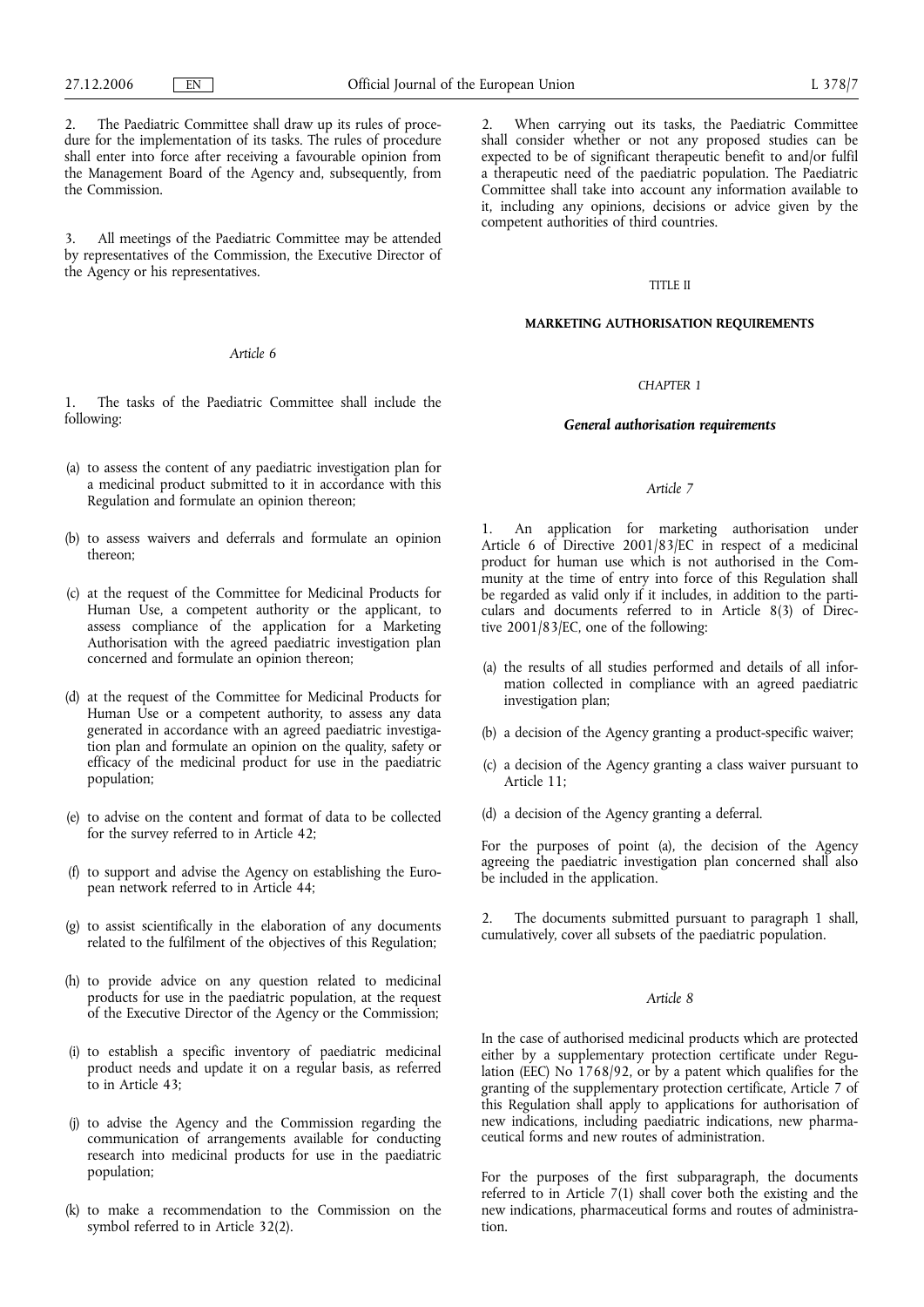#### *Article 9*

Articles 7 and 8 shall not apply to products authorised under Articles 10, 10a, 13 to 16 or 16a to 16i of Directive 2001/83/ EC.

#### *Article 10*

In consultation with the Member States, the Agency and other interested parties, the Commission shall draw up the detailed arrangements concerning the format and content which applications for agreement or modification of a paediatric investigation plan and requests for waivers or deferrals must follow in order to be considered valid and concerning the operation of the compliance check referred to in Articles 23 and 28(3).

#### *CHAPTER 2*

#### *Waivers*

# *Article 11*

1. Production of the information referred to in point (a) of Article 7(1) shall be waived for specific medicinal products or for classes of medicinal products, if there is evidence showing any of the following:

- (a) that the specific medicinal product or class of medicinal products is likely to be ineffective or unsafe in part or all of the paediatric population;
- (b) that the disease or condition for which the specific medicinal product or class is intended occurs only in adult populations;
- (c) that the specific medicinal product does not represent a significant therapeutic benefit over existing treatments for paediatric patients.

2. The waiver provided for in paragraph 1 may be issued with reference either to one or more specified subsets of the paediatric population, or to one or more specified therapeutic indications, or to a combination of both.

## *Article 12*

The Paediatric Committee may of its own motion adopt an opinion, on the grounds set out in Article 11(1), to the effect that a class or a product-specific waiver, as referred to in Article 11(1), should be granted.

As soon as the Paediatric Committee adopts an opinion, the procedure laid down in Article 25 shall apply. In the case of a class waiver, only paragraphs 6 and 7 of Article 25 shall apply.

## *Article 13*

1. The applicant may, on the grounds set out in Article 11 (1), apply to the Agency for a product-specific waiver.

2. Following receipt of the application, the Paediatric Committee shall appoint a rapporteur and shall within 60 days adopt an opinion as to whether or not a product-specific waiver should be granted.

Either the applicant or the Paediatric Committee may request a meeting during that 60-day period.

Whenever appropriate, the Paediatric Committee may request the applicant to supplement the particulars and documents submitted. Where the Paediatric Committee avails itself of this option, the 60-day time-limit shall be suspended until such time as the supplementary information requested has been provided.

3. As soon as the Paediatric Committee adopts an opinion, the procedure laid down in Article 25 shall apply.

## *Article 14*

1. The Agency shall maintain a list of all waivers. The list shall be regularly updated (at least every year) and made available to the public.

The Paediatric Committee may, at any time, adopt an opinion advocating the review of a granted waiver.

In the case of a change affecting a product-specific waiver, the procedure laid down in Article 25 shall apply.

In the case of a change affecting a class waiver, paragraphs 6 and 7 of Article 25 shall apply.

3. If a particular product-specific or class waiver is revoked, the requirement set out in Articles 7 and 8 shall not apply for 36 months from the date of the removal from the list of waivers.

#### *CHAPTER 3*

#### *Paediatric investigation plan*

# Section 1

# **Requests for agreement**

## *Article 15*

1. Where the intention is to apply for a marketing authorisation in accordance with Article  $7(1)(a)$  or (d), Article 8 or Article 30, a paediatric investigation plan shall be drawn up and submitted to the Agency with a request for agreement.

2. The paediatric investigation plan shall specify the timing and the measures proposed to assess the quality, safety and efficacy of the medicinal product in all subsets of the paediatric population that may be concerned. In addition, it shall describe any measures to adapt the formulation of the medicinal product so as to make its use more acceptable, easier, safer or more effective for different subsets of the paediatric population.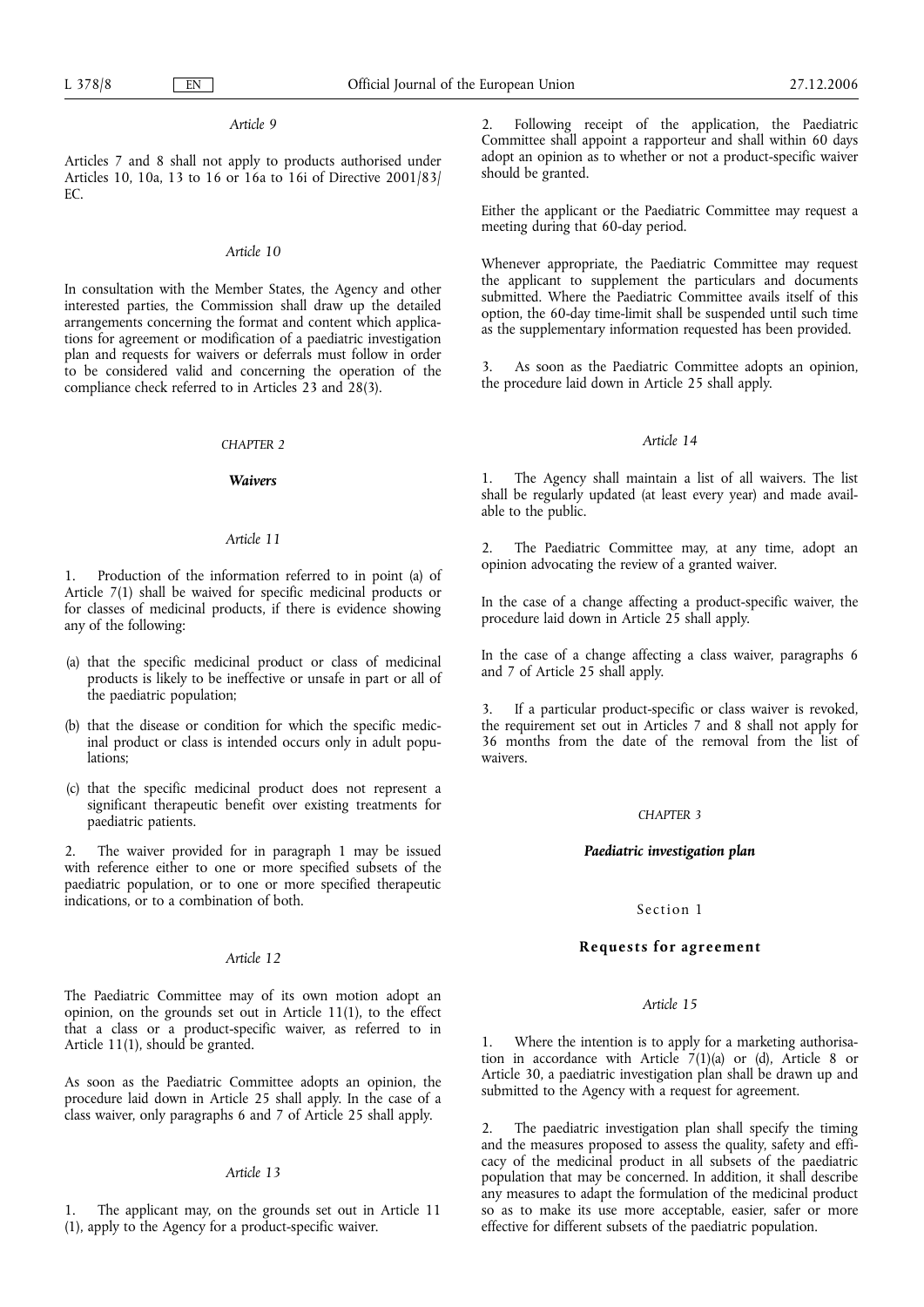# *Article 16*

1. In the case of the applications for marketing authorisation referred to in Articles 7 and 8 or the applications for waiver referred to in Articles 11 and 12, the paediatric investigation plan or the application for waiver shall be submitted with a request for agreement, except in duly justified cases, not later than upon completion of the human pharmaco-kinetic studies in adults specified in Section 5.2.3 of Part I of Annex I to Directive  $2001/83/EC$ , so as to ensure that an opinion on use in the paediatric population of the medicinal product concerned can be given at the time of the assessment of the marketing authorisation or other application concerned.

2. Within 30 days following receipt of the request referred to in paragraph 1 and in Article 15(1), the Agency shall verify the validity of the request and prepare a summary report for the Paediatric Committee.

3. Whenever appropriate, the Agency may ask the applicant to submit additional particulars and documents, in which case the time-limit of 30 days shall be suspended until such time as the supplementary information requested has been provided.

### *Article 17*

1. Following receipt of a proposed paediatric investigation plan which is valid in accordance with the provisions of Article 15(2), the Paediatric Committee shall appoint a rapporteur and shall within 60 days adopt an opinion as to whether or not the proposed studies will ensure the generation of the necessary data determining the conditions in which the medicinal product may be used to treat the paediatric population or subsets thereof, and as to whether or not the expected therapeutic benefits justify the studies proposed. When adopting its opinion, the Committee shall consider whether or not the measures proposed to adapt the formulation of the medicinal product for use in different subsets of the paediatric population are appropriate.

Within the same period, either the applicant or the Paediatric Committee may request a meeting.

2. Within the 60-day period referred to in paragraph 1, the Paediatric Committee may request the applicant to propose modifications to the plan, in which case the time-limit referred to in paragraph 1 for the adoption of the final opinion shall be extended for a maximum of 60 days. In such cases, the applicant or the Paediatric Committee may request an additional meeting during this period. The time-limit shall be suspended until such time as the supplementary information requested has been provided.

### *Article 18*

As soon as the Paediatric Committee adopts an opinion, whether positive or negative, the procedure laid down in Article 25 shall apply.

#### *Article 19*

If, having considered a paediatric investigation plan, the Paediatric Committee concludes that Article  $11(1)(a)$ , (b) or (c) applies to the medicinal product concerned, it shall adopt a negative opinion under Article 17(1).

In such cases, the Paediatric Committee shall adopt an opinion in favour of a waiver under Article 12, whereupon the procedure laid down in Article 25 shall apply.

#### Section 2

### **Deferrals**

# *Article 20*

At the same time as the paediatric investigation plan is submitted under Article 16(1), a request may be made for deferral of the initiation or completion of some or all of the measures set out in that plan. Such deferral shall be justified on scientific and technical grounds or on grounds related to public health.

In any event, a deferral shall be granted when it is appropriate to conduct studies in adults prior to initiating studies in the paediatric population or when studies in the paediatric population will take longer to conduct than studies in adults.

2. On the basis of the experience acquired as a result of the operation of this Article, the Commission may adopt provisions in accordance with the procedure referred to in Article 51(2) to define further the grounds for granting a deferral.

# *Article 21*

1. At the same time as the Paediatric Committee adopts a positive opinion under Article 17(1), it shall, of its own motion or following a request submitted by the applicant under Article 20, adopt an opinion, if the conditions specified in Article 20 are met, in favour of deferring the initiation or completion of some or all of the measures in the paediatric investigation plan.

An opinion in favour of a deferral shall specify the time-limits for initiating or completing the measures concerned.

2. As soon as the Paediatric Committee adopts an opinion in favour of deferral, as referred to in paragraph 1, the procedure laid down in Article 25 shall apply.

# Section 3

## **Modification of a paediatric investigation plan**

## *Article 22*

If, following the decision agreeing the paediatric investigation plan, the applicant encounters such difficulties with its implementation as to render the plan unworkable or no longer appropriate, the applicant may propose changes or request a deferral or a waiver, based on detailed grounds, to the Paediatric Committee. Within 60 days, the Paediatric Committee shall review these changes or the request for a deferral or a waiver and adopt an opinion proposing their refusal or acceptance. As soon as the Paediatric Committee adopts an opinion, whether positive or negative, the procedure laid down in Article 25 shall apply.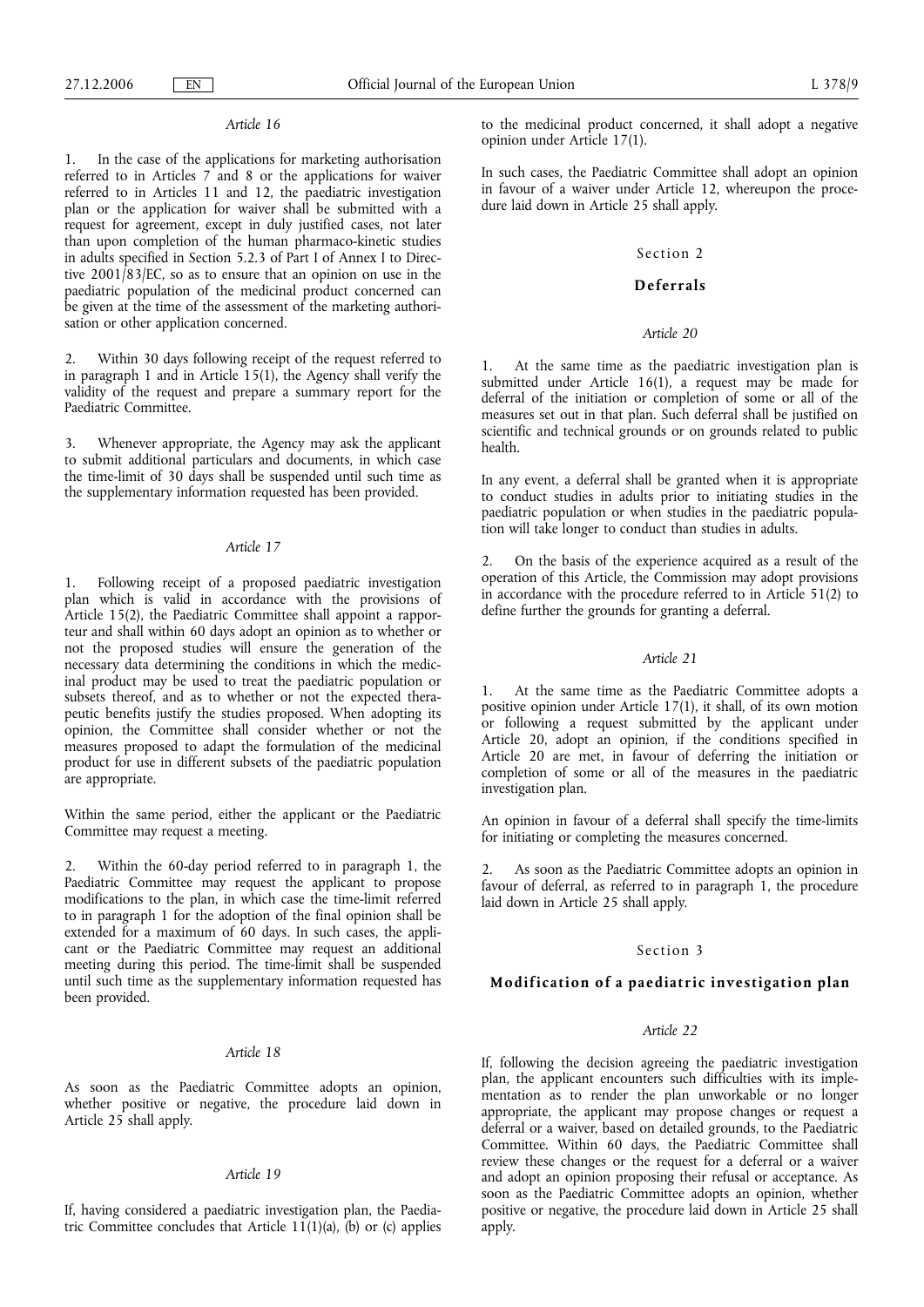Section 4

## **Compliance with the paediatric investigation plan**

## *Article 23*

1. The competent authority responsible for granting marketing authorisation shall verify whether an application for marketing authorisation or variation complies with the requirements laid down in Articles 7 and 8 and whether an application submitted pursuant to Article 30 complies with the agreed paediatric investigation plan.

Where the application is submitted in accordance with the procedure set out in Articles 27 to 39 of Directive 2001/83/EC, the verification of compliance, including, as appropriate, requesting an opinion of the Paediatric Committee in accordance with paragraph 2(b) and (c) of this Article, shall be conducted by the reference Member State.

2. The Paediatric Committee may, in the following cases, be requested to give its opinion as to whether studies conducted by the applicant are in compliance with the agreed paediatric investigation plan:

- (a) by the applicant, prior to submitting an application for marketing authorisation or variation as referred to in Articles 7, 8 and 30, respectively;
- (b) by the Agency, or the national competent authority, when validating an application, as referred to in point (a), which does not include an opinion concerning compliance adopted following a request under point (a);
- (c) by the Committee for Medicinal Products for Human Use, or the national competent authority, when assessing an application, as referred to in point (a), where there is doubt concerning compliance and an opinion has not been already given following a request under points (a) or (b).

In the case of point (a), the applicant shall not submit its application until the Paediatric Committee has adopted its opinion, and a copy thereof shall be annexed to the application.

3. If the Paediatric Committee is requested to give an opinion under paragraph 2, it shall do so within 60 days of receiving the request.

Member States shall take account of such an opinion.

#### *Article 24*

If, when conducting the scientific assessment of a valid application for Marketing Authorisation, the competent authority concludes that the studies are not in conformity with the agreed paediatric investigation plan, the product shall not be eligible for the rewards and incentives provided for in Articles 36, 37 and 38.

*CHAPTER 4*

# *Procedure*

*Article 25*

1. Within ten days of its receipt, the Agency shall transmit the opinion of the Paediatric Committee to the applicant.

Within 30 days following receipt of the opinion of the Paediatric Committee, the applicant may submit to the Agency a written request, citing detailed grounds, for a re-examination of the opinion.

3. Within 30 days following receipt of a request for re-examination pursuant to paragraph 2, the Paediatric Committee, having appointed a new rapporteur, shall issue a new opinion confirming or revising its previous opinion. The rapporteur shall be able to question the applicant directly. The applicant may also offer to be questioned. The rapporteur shall inform the Paediatric Committee without delay in writing about details of contacts with the applicant. The opinion shall be duly reasoned and a statement of reasons for the conclusion reached shall be annexed to the new opinion, which shall become definitive.

4. If, within the 30-day period referred to in paragraph 2, the applicant does not request re-examination, the opinion of the Paediatric Committee shall become definitive.

5. The Agency shall adopt a decision within a period not exceeding 10 days following receipt of the Paediatric Committee's definitive opinion. This decision shall be communicated to the applicant in writing and shall annex the definitive opinion of the Paediatric Committee.

6. In the case of a class waiver as referred to in Article 12, the Agency shall adopt a decision within ten days following receipt of the opinion of the Paediatric Committee as referred to in Article 13(3). This decision shall annex the opinion of the Paediatric Committee.

7. Decisions of the Agency shall be made public after deletion of any information of a commercially confidential nature.

#### *CHAPTER 5*

#### *Miscellaneous provisions*

## *Article 26*

Any legal or natural person developing a medicinal product intended for paediatric use may, prior to the submission of a paediatric investigation plan and during its implementation, request advice from the Agency on the design and conduct of the various tests and studies necessary to demonstrate the quality, safety and efficacy of the medicinal product in the paediatric population in accordance with Article 57(1)(n) of Regulation (EC) No 726/2004.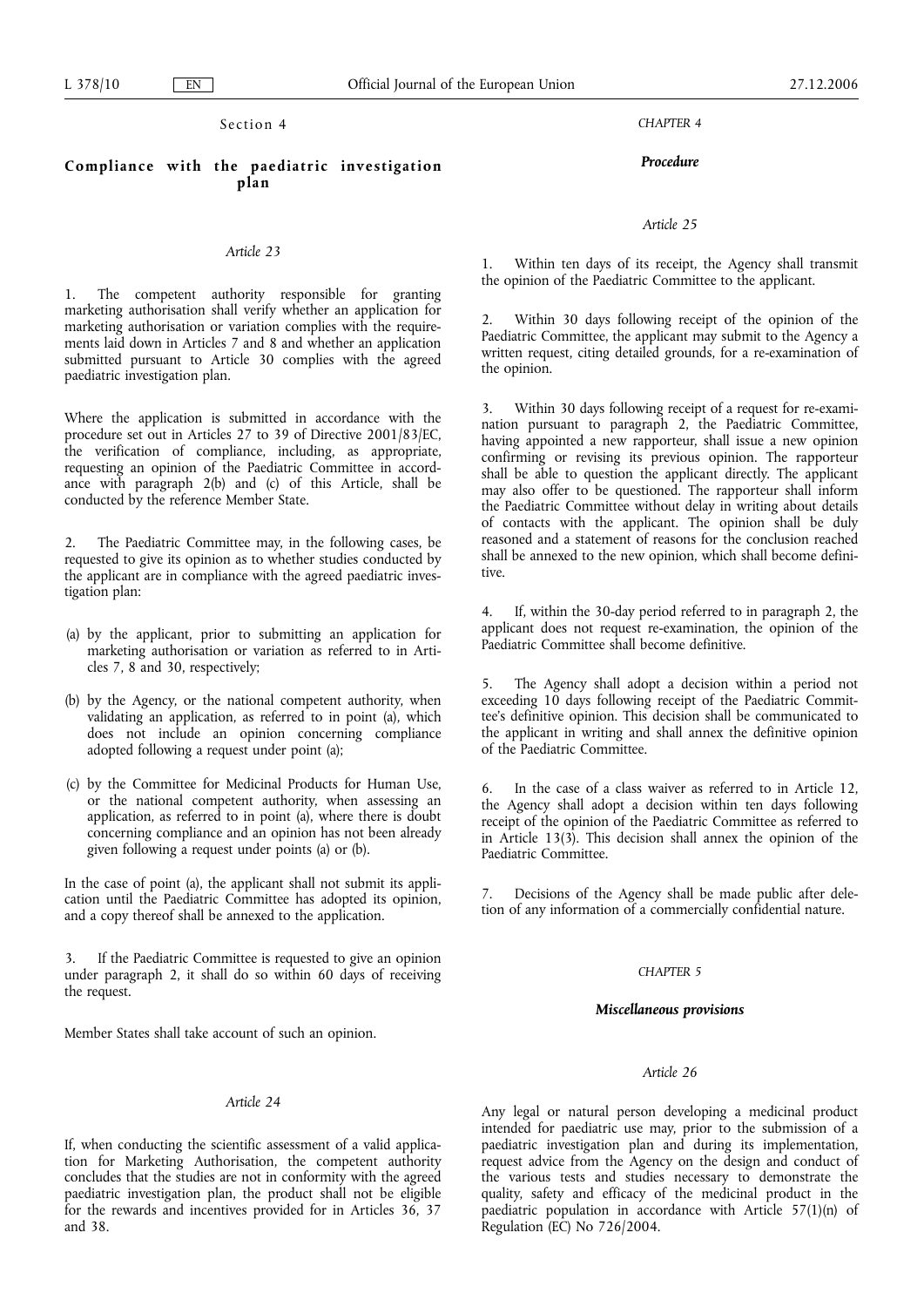In addition, this legal or natural person may request advice on the design and conduct of pharmacovigilance and risk management systems as referred to in Article 34.

The Agency shall provide advice under this Article free of charge.

# TITLE III

## **MARKETING AUTHORISATION PROCEDURES**

#### *Article 27*

Save where otherwise provided in this Title, marketing authorisation procedures for the marketing authorisations covered by this Title shall be governed by the provisions laid down in Regulation (EC) No 726/2004 or in Directive 2001/83/EC.

#### *CHAPTER 1*

# *Marketing authorisation procedures for applications falling within the scope of Articles 7 and 8*

## *Article 28*

1. Applications may be submitted in accordance with the procedure laid down in Articles 5 to 15 of Regulation (EC) No 726/2004 for a marketing authorisation as referred to in Article 7(1) of this Regulation which includes one or more paediatric indications on the basis of studies conducted in compliance with an agreed paediatric investigation plan.

Where authorisation is granted, the results of all those studies shall be included in the summary of product characteristics and, if appropriate, in the package leaflet of the medicinal product, provided that the competent authority deems the information to be of use to patients, whether or not all the paediatric indications concerned were approved by the competent authority.

2. Where a marketing authorisation is granted or varied, any waiver or deferral which has been granted pursuant to this Regulation shall be recorded in the summary of product characteristics and, if appropriate, in the package leaflet of the medicinal product concerned.

3. If the application complies with all the measures contained in the agreed completed paediatric investigation plan and if the summary of product characteristics reflects the results of studies conducted in compliance with that agreed paediatric investigation plan, the competent authority shall include within the marketing authorisation a statement indicating compliance of the application with the agreed completed paediatric investigation plan. For the purpose of the application of Article 45(3), this statement shall also indicate whether significant studies contained in the agreed Paediatric Investigation Plan have been completed after the entry into force of this Regulation.

*Article 29*

In the case of medicinal products authorised under Directive 2001/83/EC, an application as referred to in Article 8 of this Regulation may be submitted, in accordance with the procedure laid down in Articles 32, 33 and 34 of Directive 2001/83/EC, for authorisation of a new indication, including the extension of an authorisation for use in the paediatric population, a new pharmaceutical form or a new route of administration.

That application shall comply with the requirement laid down in point (a) of Article 7(1).

The procedure shall be limited to the assessment of the specific sections of the summary of product characteristics to be varied.

## *CHAPTER 2*

#### *Paediatric use marketing authorisation*

## *Article 30*

1. Submission of an application for a paediatric use marketing authorisation shall in no way preclude the right to apply for a marketing authorisation for other indications.

2. An application for a paediatric use marketing authorisation shall be accompanied by the particulars and documents necessary to establish quality, safety and efficacy in the paediatric population, including any specific data needed to support an appropriate strength, pharmaceutical form or route of administration for the product, in accordance with an agreed paediatric investigation plan.

The application shall also include the decision of the Agency agreeing the paediatric investigation plan concerned.

3. Where a medicinal product is or has been authorised in a Member State or in the Community, data contained in the dossier on that product may, where appropriate, be referred to, in accordance with Article 14(11) of Regulation (EC) No 726/ 2004 or Article 10 of Directive 2001/83/EC, in an application for a paediatric use marketing authorisation.

The medicinal product in respect of which a paediatric use marketing authorisation is granted may retain the name of any medicinal product which contains the same active substance and in respect of which the same holder has been granted authorisation for use in adults.

#### *Article 31*

Without prejudice to Article 3(2) of Regulation (EC) No 726/ 2004, an application for a paediatric use marketing authorisation may be made in accordance with the procedure laid down in Articles 5 to 15 of Regulation (EC) No 726/2004.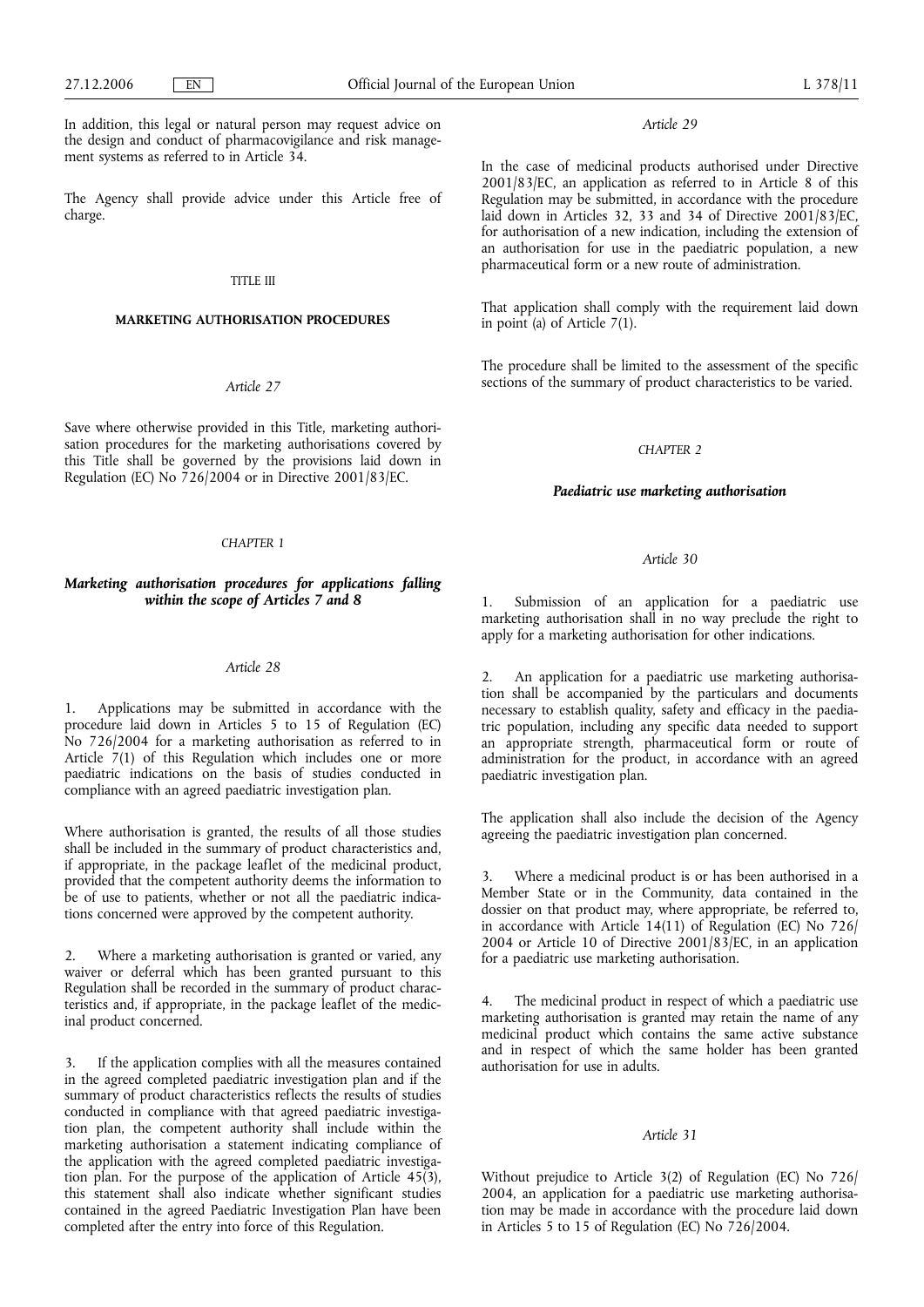#### *CHAPTER 3*

## *Identification*

## *Article 32*

1. Where a medicinal product is granted a marketing authorisation for a paediatric indication, the label shall display the symbol agreed in accordance with paragraph 2. The package leaflet shall contain an explanation of the meaning of the symbol.

2. By 26 January 2008, the Commission shall select a symbol following a recommendation of the Paediatric Committee. The Commission shall make the symbol public.

3. The provisions of this Article shall also apply to medicinal products authorised before the entry into force of this Regulation, and to medicinal products authorised after the entry into force of this Regulation but before the symbol has been made public, if they are authorised for paediatric indications.

In this case, the symbol and the explanation referred to in paragraph 1 shall be included in the labelling and package leaflet respectively of the medicinal products concerned not later than two years after the symbol has been made public.

#### TITLE IV

#### **POST-AUTHORISATION REQUIREMENTS**

#### *Article 33*

Where medicinal products are authorised for a paediatric indication following completion of an agreed paediatric investigation plan and those products have already been marketed with other indications, the marketing authorisation holder shall, within two years of the date on which the paediatric indication is authorised, place the product on the market taking into account the paediatric indication. A register, coordinated by the Agency, and made publicly available, shall mention these deadlines.

#### *Article 34*

1. In the following cases, the applicant shall detail the measures to ensure the follow-up of efficacy and of possible adverse reactions to the paediatric use of the medicinal product:

- (a) applications for a marketing authorisation that includes a paediatric indication;
- (b) applications to include a paediatric indication in an existing marketing authorisation;
- (c) applications for a paediatric use marketing authorisation.

2. Where there is particular cause for concern, the competent authority shall require, as a condition for granting marketing authorisation, that a risk management system be set up or that specific post-marketing studies be performed and submitted for review. The risk management system shall comprise a set of pharmacovigilance activities and interventions designed to identify, characterise, prevent or minimise risks relating to medicinal products, including the assessment of the effectiveness of those interventions.

Assessment of the effectiveness of any risk management system and the results of any studies performed shall be included in the periodic safety update reports referred to in Article 104(6) of Directive 2001/83/EC and Article 24(3) of Regulation (EC) No 726/2004.

In addition, the competent authority may request submission of additional reports assessing the effectiveness of any risk minimisation system and the results of any such studies performed.

3. In addition to paragraphs 1 and 2, the provisions on pharmacovigilance as laid down in Regulation (EC) No 726/2004 and in Directive 2001/83/EC shall apply to marketing authorisations for medicinal products which include a paediatric indication.

4. In the case of a deferral, the marketing authorisation holder shall submit an annual report to the Agency providing an update on progress with paediatric studies in accordance with the decision of the Agency agreeing the paediatric investigation plan and granting a deferral.

The Agency shall inform the competent authority if it is found that the marketing authorisation holder has failed to comply with the decision of the Agency agreeing the paediatric investigation plan and granting a deferral.

5. The Agency shall draw up guidelines relating to the application of this Article.

# *Article 35*

If a medicinal product is authorised for a paediatric indication and the marketing authorisation holder has benefited from rewards or incentives under Article 36, 37 or 38, and these periods of protection have expired, and if the marketing authorisation holder intends to discontinue placing the medicinal product on the market, the marketing authorisation holder shall transfer the marketing authorisation or allow a third party, which has declared its intention to continue to place the medicinal product in question on the market, to use the pharmaceutical, pre-clinical and clinical documentation contained in the file of the medicinal product on the basis of Article 10c of Directive 2001/83/EC.

The marketing authorisation holder shall inform the Agency of its intention to discontinue the placing on the market of the product no less than six months before the discontinuation. The Agency shall make this fact public.

## TITLE V

# **REWARDS AND INCENTIVES**

#### *Article 36*

1. Where an application under Article 7 or 8 includes the results of all studies conducted in compliance with an agreed paediatric investigation plan, the holder of the patent or supplementary protection certificate shall be entitled to a six-month extension of the period referred to in Articles 13(1) and 13(2) of Regulation (EEC) No 1768/92.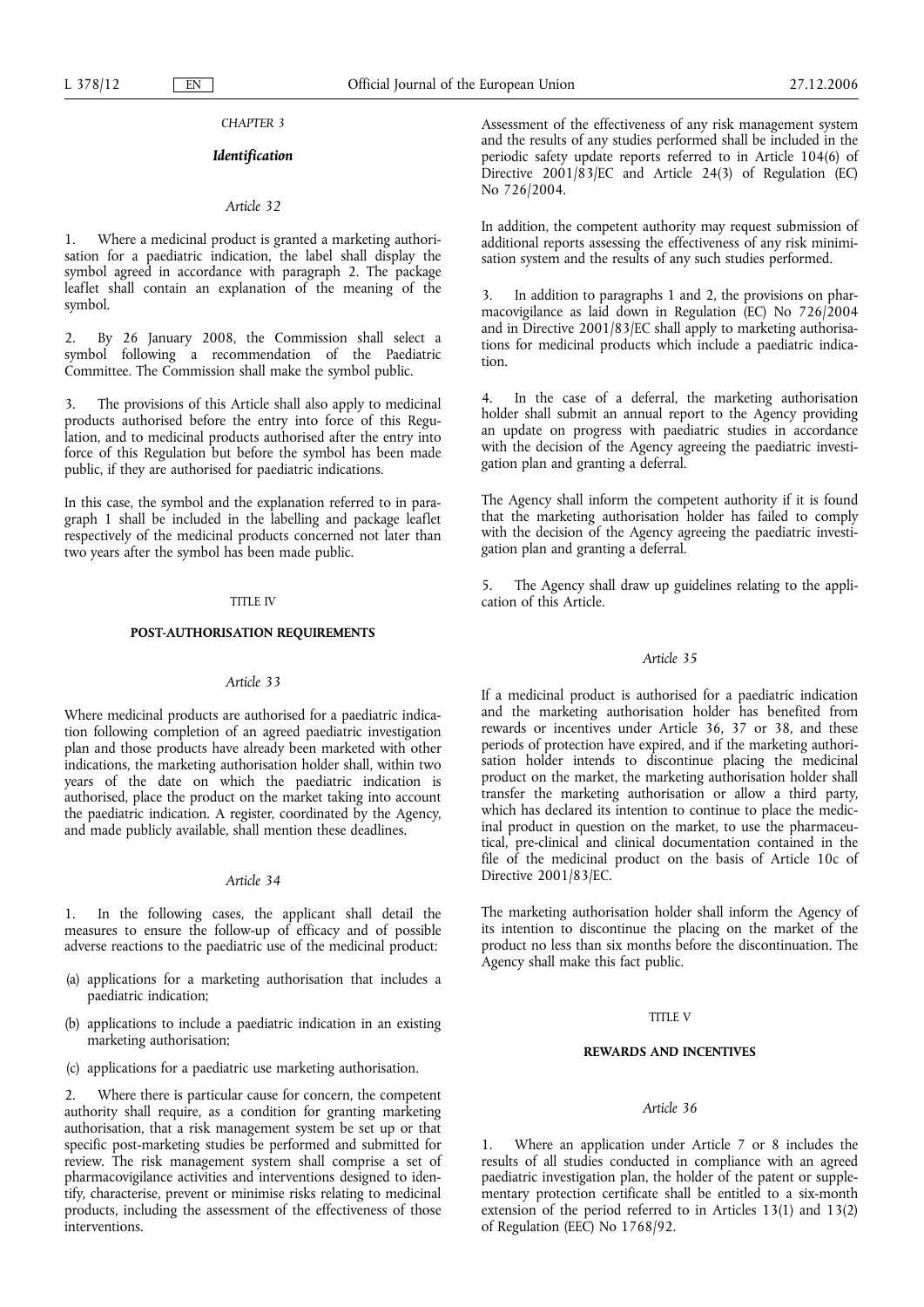The first subparagraph shall also apply where completion of the agreed paediatric investigation plan fails to lead to the authorisation of a paediatric indication, but the results of the studies conducted are reflected in the summary of product characteristics and, if appropriate, in the package leaflet of the medicinal product concerned.

2. The inclusion in a marketing authorisation of the statement referred to in Article 28(3) shall be used for the purposes of applying paragraph 1 of this Article.

3. Where the procedures laid down in Directive 2001/83/EC have been used, the six-month extension of the period referred to in paragraph 1 shall be granted only if the product is authorised in all Member States.

4. Paragraphs 1, 2 and 3 shall apply to products that are protected by a supplementary protection certificate under Regulation (EEC) No  $1768/92$ , or under a patent which qualifies for the granting of the supplementary protection certificate. They shall not apply to medicinal products designated as orphan medicinal products pursuant to Regulation (EC) No 141/2000.

5. In the case of an application under Article 8 which leads to the authorisation of a new paediatric indication, paragraphs 1, 2 and 3 shall not apply if the applicant applies for, and obtains, a one-year extension of the period of marketing protection for the medicinal product concerned, on the grounds that this new paediatric indication brings a significant clinical benefit in comparison with existing therapies, in accordance with Article 14(11) of Regulation (EC) No 726/2004 or the fourth subparagraph of Article 10(1) of Directive 2001/83/EC.

# *Article 37*

Where an application for a marketing authorisation is submitted in respect of a medicinal product designated as an orphan medicinal product pursuant to Regulation (EC) No 141/2000 and that application includes the results of all studies conducted in compliance with an agreed paediatric investigation plan, and the statement referred to in Article 28(3) of this Regulation is subsequently included in the marketing authorisation granted, the ten-year period referred to in Article 8(1) of Regulation (EC) No 141/2000 shall be extended to twelve years.

The first paragraph shall also apply where completion of the agreed paediatric investigation plan fails to lead to the authorisation of a paediatric indication, but the results of the studies conducted are reflected in the summary of product characteristics and, if appropriate, in the package leaflet of the medicinal product concerned.

#### *Article 38*

1. Where a paediatric use marketing authorisation is granted in accordance with Articles 5 to 15 of Regulation (EC) No 726/ 2004, the data and marketing protection periods referred to in Article 14(11) of that Regulation shall apply.

2. Where a paediatric use marketing authorisation is granted in accordance with the procedures laid down in Directive 2001/83/EC, the data and marketing protection periods referred to in Article 10(1) of that Directive shall apply.

#### *Article 39*

1. In addition to the rewards and incentives provided for in Articles 36, 37 and 38, medicinal products for paediatric use may be eligible for incentives provided by the Community or by the Member States to support research into, and the development and availability of, medicinal products for paediatric use.

2. By 26 January 2008, the Member States shall communicate to the Commission detailed information concerning any measures they have enacted to support research into, and the development and availability of, medicinal products for paediatric use. This information shall be updated regularly at the request of the Commission.

3. By 26 July 2008, the Commission shall make publicly available a detailed inventory of all rewards and incentives provided by the Community and Member States to support research into, and the development and availability of, medicinal products for paediatric use. This inventory shall be updated regularly and the updates shall also be made publicly available.

#### *Article 40*

Funds for research into medicinal products for the paediatric population shall be provided for in the Community budget in order to support studies relating to medicinal products or active substances not covered by a patent or a supplementary protection certificate.

The Community funding referred to in paragraph 1 shall be delivered through the Community Framework Programmes for Research, Technological Development and Demonstration Activities or any other Community initiatives for the funding of research.

#### TITLE VI

#### **COMMUNICATION AND COORDINATION**

#### *Article 41*

1. The European database created by Article 11 of Directive 2001/20/EC shall include clinical trials carried out in third countries which are contained in an agreed paediatric investigation plan, in addition to the clinical trials referred to in Articles 1 and 2 of that Directive. In the case of such clinical trials carried out in third countries, the details listed in Article 11 of that Directive shall be entered into the database by the addressee of the Agency's decision on a paediatric investigation plan.

By way of derogation from the provisions of Article 11 of Directive 2001/20/EC, the Agency shall make public part of the information on paediatric clinical trials entered in the European database.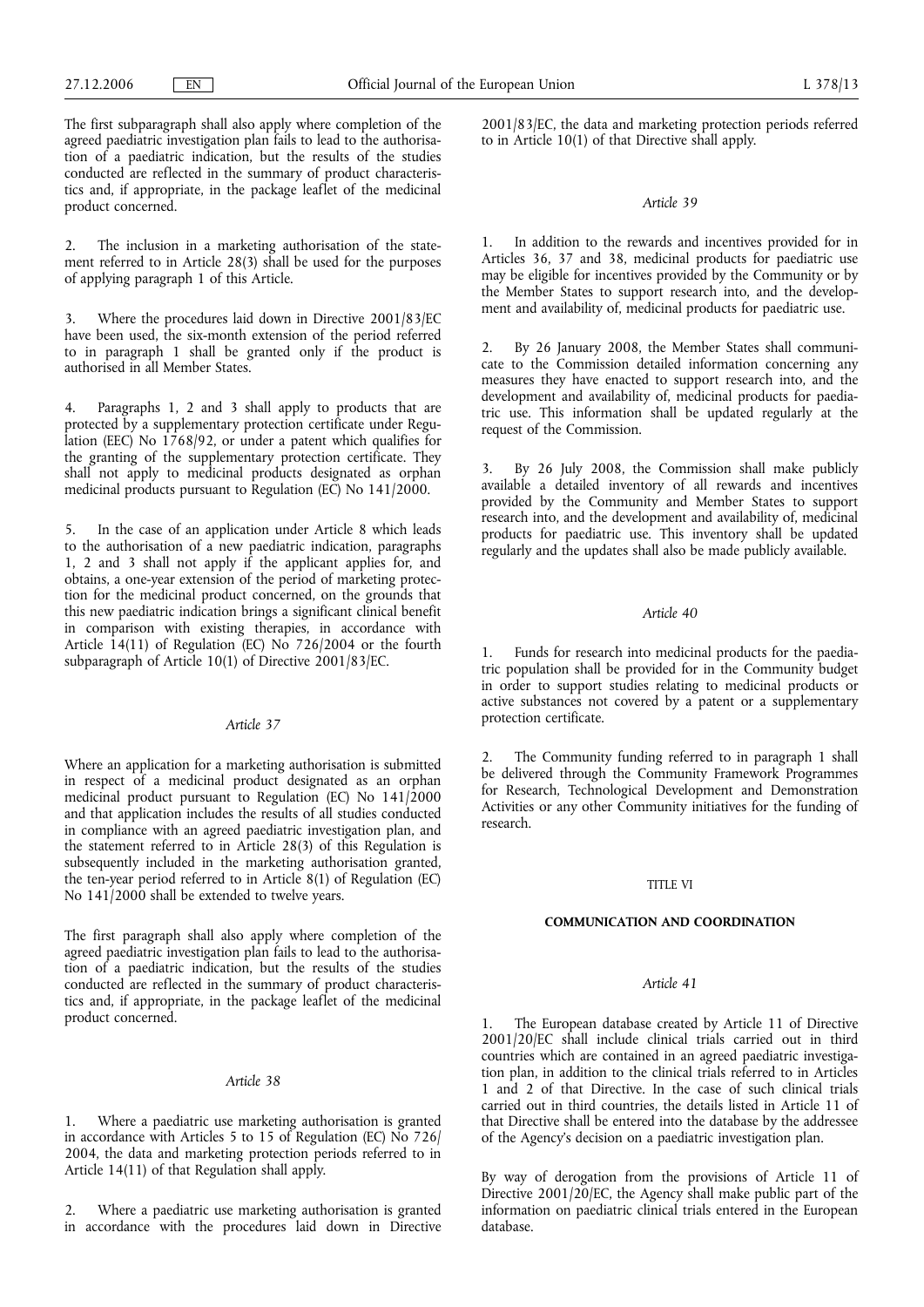2. Details of the results of all the trials referred to in paragraph 1 and of any other trials submitted to competent authorities in compliance with Articles 45 and 46 shall be made public by the Agency, whether or not the trial was terminated prematurely. These results shall be submitted without delay to the Agency by the clinical trial sponsor, the addressee of the Agency's decision on a paediatric investigation plan, or by the marketing authorisation holder as appropriate.

3. In consultation with the Agency, Member States and interested parties, the Commission shall draw up guidance on the nature of the information referred to in paragraph 1 to be entered in the European database created by Article 11 of Directive 2001/20/EC, on which information shall be made accessible to the public in application of paragraph 1, on how clinical trial results shall be submitted and be made public in application of paragraph 2, and on the Agency's responsibilities and tasks in this regard.

#### *Article 42*

Member States shall collect available data on all existing uses of medicinal products in the paediatric population and shall communicate these data to the Agency by 26 January 2009.

The Paediatric Committee shall provide guidance on the content and the format of the data to be collected by 26 October 2007.

## *Article 43*

1. On the basis of the information referred to in Article 42 and after consulting the Commission, the Member States and the interested parties, the Paediatric Committee shall establish an inventory of therapeutic needs, in particular with a view to identifying research priorities.

The Agency shall make the inventory public at the earliest by 26 January 2009 and at the latest by 26 January 2010 and shall update it regularly.

2. In establishing the inventory of therapeutic needs, account shall be taken of the prevalence of the conditions in the paediatric population, the seriousness of the conditions to be treated, the availability and suitability of alternative treatments for the conditions in the paediatric population, including the efficacy and the adverse reaction profile of those treatments, including any unique paediatric safety issues, and any data resulting from studies in third countries.

# *Article 44*

1. The Agency shall, with the scientific support of the Paediatric Committee, develop a European network of existing national and European networks, investigators and centres with specific expertise in the performance of studies in the paediatric population.

2. The objectives of the European network shall be, inter alia, to coordinate studies relating to paediatric medicinal products, to build up the necessary scientific and administrative competences at European level, and to avoid unnecessary duplication of studies and testing in the paediatric population.

3. By 26 January 2008, the Management Board of the Agency shall, on a proposal from the Executive Director and following consultation with the Commission, the Member States and interested parties, adopt an implementing strategy for the launching and operation of the European network. This network must, where appropriate, be compatible with the work of strengthening the foundations of the European Research Area in the context of the Community Framework Programmes for Research, Technological Development and Demonstration Activities.

#### *Article 45*

1. By 26 January 2008, any paediatric studies already completed, by the date of entry into force, in respect of products authorised in the Community shall be submitted by the marketing authorisation holder for assessment to the competent authority.

The competent authority may update the summary of product characteristics and package leaflet, and may vary the marketing authorisation accordingly. Competent authorities shall exchange information regarding the studies submitted and, as appropriate, their implications for any marketing authorisations concerned.

The Agency shall coordinate the exchange of information.

All existing paediatric studies, as referred to in paragraph 1, and all paediatric studies initiated prior to the entry into force of this Regulation shall be eligible to be included in a paediatric investigation plan, and shall be taken into consideration by the Paediatric Committee when assessing applications for paediatric investigation plans, waivers and deferrals and by competent authorities when assessing applications submitted pursuant to Article 7, 8 or 30.

Without prejudice to the previous paragraph, the rewards and incentives of Articles 36, 37 and 38 shall only be granted provided that significant studies contained in an agreed Paediatric Investigation Plan are completed after the entry into force of this Regulation.

In consultation with the Agency, the Commission shall draw up guidelines to establish assessment criteria for the significance of studies for the purposes of applying paragraph 3.

## *Article 46*

1. Any other marketing authorisation holder-sponsored studies which involve the use in the paediatric population of a medicinal product covered by a marketing authorisation, whether or not they are conducted in compliance with an agreed paediatric investigation plan, shall be submitted to the competent authority within six months of completion of the studies concerned.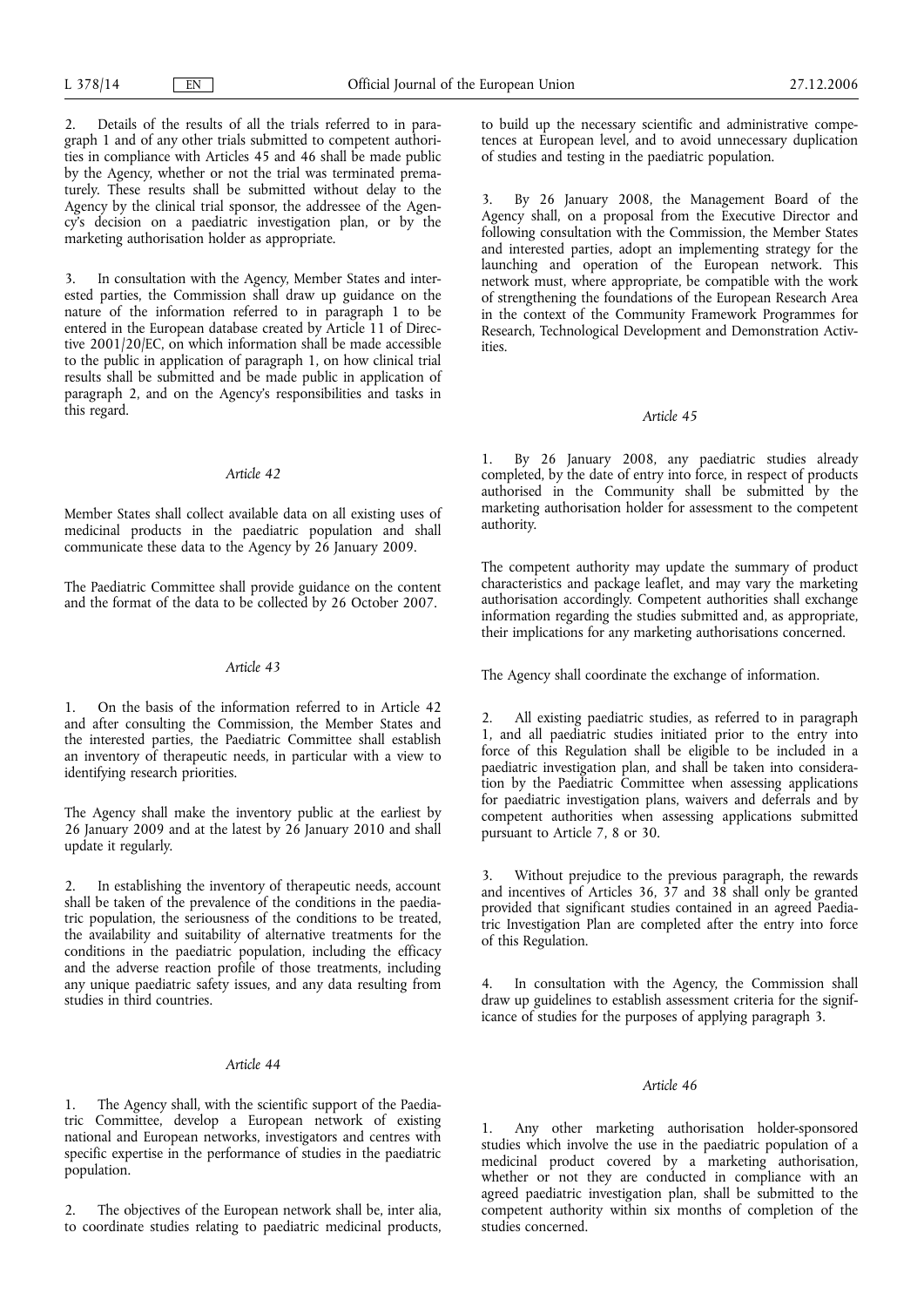2. Paragraph 1 shall apply independent of whether or not the marketing authorisation holder intends to apply for a marketing authorisation of a paediatric indication.

3. The competent authority may update the summary of product characteristics and package leaflet, and may vary the marketing authorisation accordingly.

4. Competent authorities shall exchange information regarding the studies submitted and, as appropriate, their implications for any marketing authorisations concerned.

5. The Agency shall coordinate the exchange of information.

## TITLE VII

## **GENERAL AND FINAL PROVISIONS**

# *CHAPTER 1*

## *General provisions*

## Section 1

# **Fees, community funding, penalties and reports**

### *Article 47*

1. Where an application for a paediatric use marketing authorisation is submitted in accordance with the procedure laid down in Regulation (EC) No 726/2004, the amount of the reduced fees for the examination of the application and the maintenance of the marketing authorisation shall be fixed in accordance with Article 70 of Regulation (EC) No 726/2004.

2. Council Regulation (EC) No 297/95 of 10 February 1995 on fees payable to the European Medicines Agency (1 ) shall apply.

3. Assessments of the following by the Paediatric Committee shall be free of charge:

- (a) applications for waiver;
- (b) applications for deferral;
- (c) paediatric investigation plans;
- (d) compliance with the agreed paediatric investigation plan.

#### *Article 48*

The Community contribution provided for in Article 67 of Regulation (EC) No 726/2004 shall cover the work of the Paediatric Committee, including scientific support provided by experts, and of the Agency, including the assessment of paediatric investigation plans, scientific advice and any fee waivers provided for in this Regulation, and shall support the Agency's activities under Articles 41 and 44 of this Regulation.

#### *Article 49*

1. Without prejudice to the Protocol on the Privileges and Immunities of the European Communities, each Member State shall determine the penalties to be applied for infringement of the provisions of this Regulation or the implementing measures adopted pursuant to it in relation to medicinal products authorised through the procedures laid down in Directive 2001/83/EC and shall take all measures necessary for their implementation. The penalties shall be effective, proportionate and dissuasive.

Member States shall inform the Commission of these provisions by 26 October 2007. They shall notify any subsequent alterations as soon as possible.

2. Member States shall inform the Commission immediately of any litigation instituted for infringement of this Regulation.

3. At the Agency's request, the Commission may impose financial penalties for infringement of the provisions of this Regulation or the implementing measures adopted pursuant to it in relation to medicinal products authorised through the procedure laid down in Regulation (EC) No 726/2004. The maximum amounts as well as the conditions and methods for collection of these penalties shall be laid down in accordance with the procedure referred to in Article 51(2) of this Regulation.

4. The Commission shall make public the names of anyone infringing the provisions of this Regulation or of any implementing measures adopted pursuant to it and the amounts of, and reasons for, the financial penalties imposed.

## *Article 50*

1. On the basis of a report from the Agency, and at least on an annual basis, the Commission shall make public a list of the companies and of the products that have benefited from any of the rewards and incentives in this Regulation and the companies that have failed to comply with any of the obligations in this Regulation. The Member States shall provide this information to the Agency.

2. By 26 January 2013, the Commission shall present to the European Parliament and the Council a general report on experience acquired as a result of the application of this Regulation. This shall include in particular a detailed inventory of all medicinal products authorised for paediatric use since its entry into force.

3. By 26 January 2017, the Commission shall present a report to the European Parliament and the Council on the experience acquired as a result of the application of Articles 36, 37 and 38. The report shall include an analysis of the economic impact of the rewards and incentives, together with an analysis of the estimated consequences for public health of this Regulation, with a view to proposing any necessary amendments.

4. Provided that there are sufficient data available to allow robust analyses to be made, the provisions of paragraph 3 shall be fulfilled at the same time as the provisions of paragraph 2.

<sup>(</sup> 1 ) OJ L 35, 15.2.1995, p. 1. Regulation as last amended by Regulation (EC) No 1905/2005 (OJ L 304, 23.11.2005, p. 1).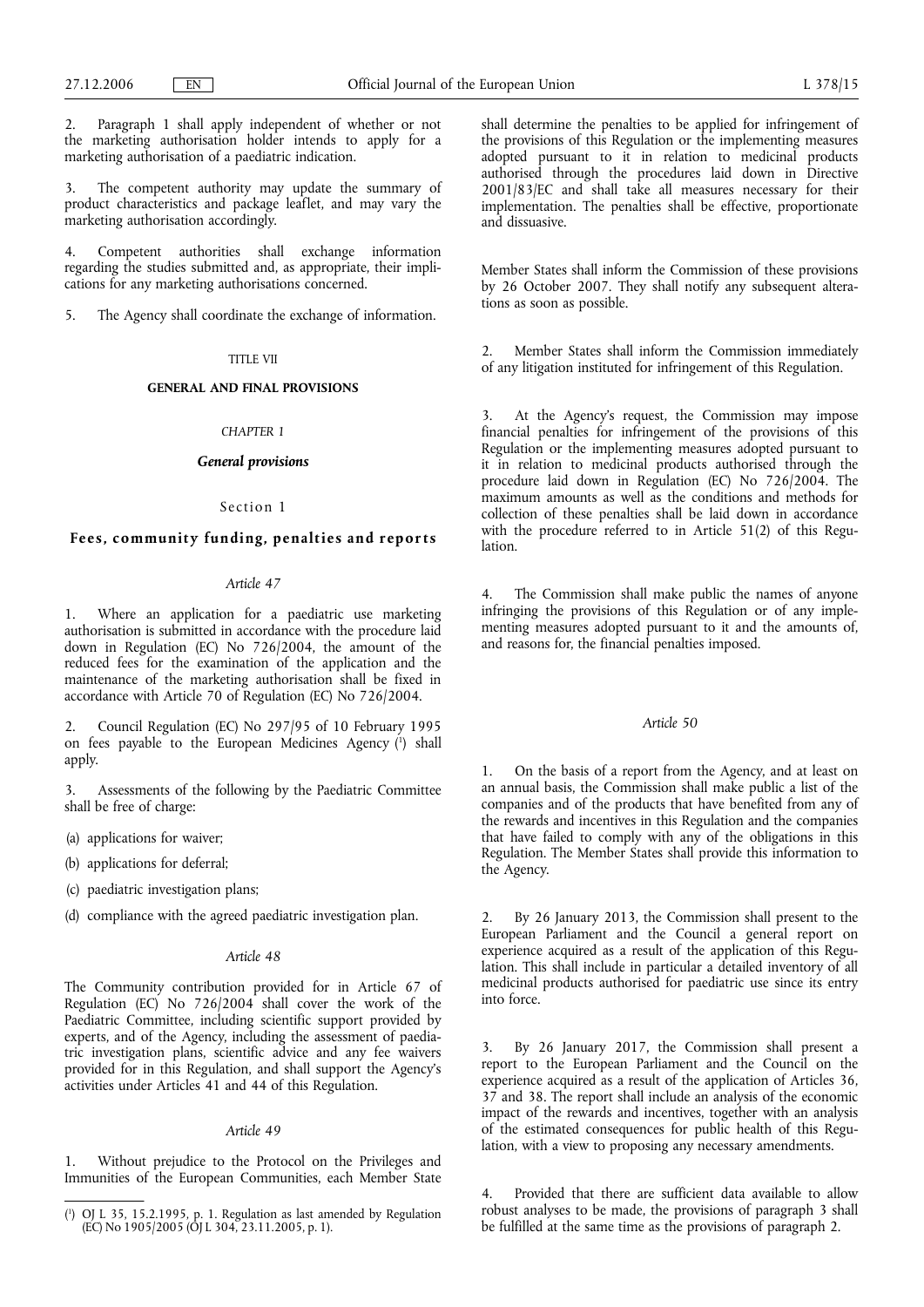#### Section 2

# **Standing committee**

#### *Article 51*

1. The Commission shall be assisted by the Standing Committee on Medicinal Products for Human Use set up by Article 121 of Directive 2001/83/EC, hereinafter referred to as 'the Committee'.

2. Where reference is made to this paragraph, Articles 5 and 7 of Decision 1999/468/EC shall apply, having regard to the provisions of Article 8 thereof.

The period laid down in Article 5(6) of Decision 1999/468/EC shall be set at three months.

3. The Committee shall adopt its rules of procedure.

# *CHAPTER 2*

# *Amendments*

## *Article 52*

Regulation (EEC) No 1768/92 is hereby amended as follows:

- 1) in Article 1, the following definition shall be added:
	- '(e) "Application for an extension of the duration" means an application for an extension of the duration of the certificate pursuant to Article 13(3) of this Regulation and of Article 36 of Regulation (EC) No 1901/2006 of the European Parliament and of the Council of 12 December 2006 on medicinal products for paediatric use (\*).
		- (\*) OJ L 378, 27.12.2006, p. 1.'
- 2) in Article 7, the following paragraphs shall be added:

The application for an extension of the duration may be made when lodging the application for a certificate or when the application for the certificate is pending and the appropriate requirements of Articles  $8(1)(d)$  or  $8(1a)$ , respectively, are fulfilled.

The application for an extension of the duration of a certificate already granted shall be lodged not later than two years before the expiry of the certificate.

5. Notwithstanding paragraph 4, for five years following the entry into force of Regulation (EC) No 1901/2006, the application for an extension of the duration of a certificate already granted shall be lodged not later than six months before the expiry of the certificate.';

3) Article 8 shall be amended as follows:

- (a) in paragraph 1, the following point shall be added:
	- '(d) where the application for a certificate includes a request for an extension of the duration:
		- (i) a copy of the statement indicating compliance with an agreed completed paediatric investigation plan as referred to in Article 36(1) of Regulation (EC) No 1901/2006;
		- (ii) where necessary, in addition to the copy of the authorisations to place the product on the market as referred to in point (b), proof that it has authorisations to place the product on the market of all other Member States, as referred to in Article 36(3) of Regulation (EC) No 1901/2006.';
- (b) the following paragraphs shall be inserted:
	- '1a. Where an application for a certificate is pending, an application for an extended duration in accordance with Article 7(3) shall include the particulars referred to in paragraph 1(d) and a reference to the application for a certificate already filed.
	- 1b. The application for an extension of the duration of a certificate already granted shall contain the particulars referred to in paragraph 1(d) and a copy of the certificate already granted.';
- (c) paragraph 2 shall be replaced by the following:

Member States may provide that a fee is to be payable upon application for a certificate and upon application for the extension of the duration of a certificate.';

- 4) Article 9 shall be amended as follows:
	- (a) in paragraph 1, the following subparagraph shall be added:

'The application for an extension of the duration of a certificate shall be lodged with the competent authority of the Member State concerned.';

- (b) in paragraph 2, the following point shall be added:
	- '(f) where applicable, an indication that the application includes an application for an extension of the duration.';
- (c) the following paragraph shall be added:

Paragraph 2 shall apply to the notification of the application for an extension of the duration of a certificate already granted or where an application for a certificate is pending. The notification shall additionally contain an indication of the application for an extended duration of the certificate.';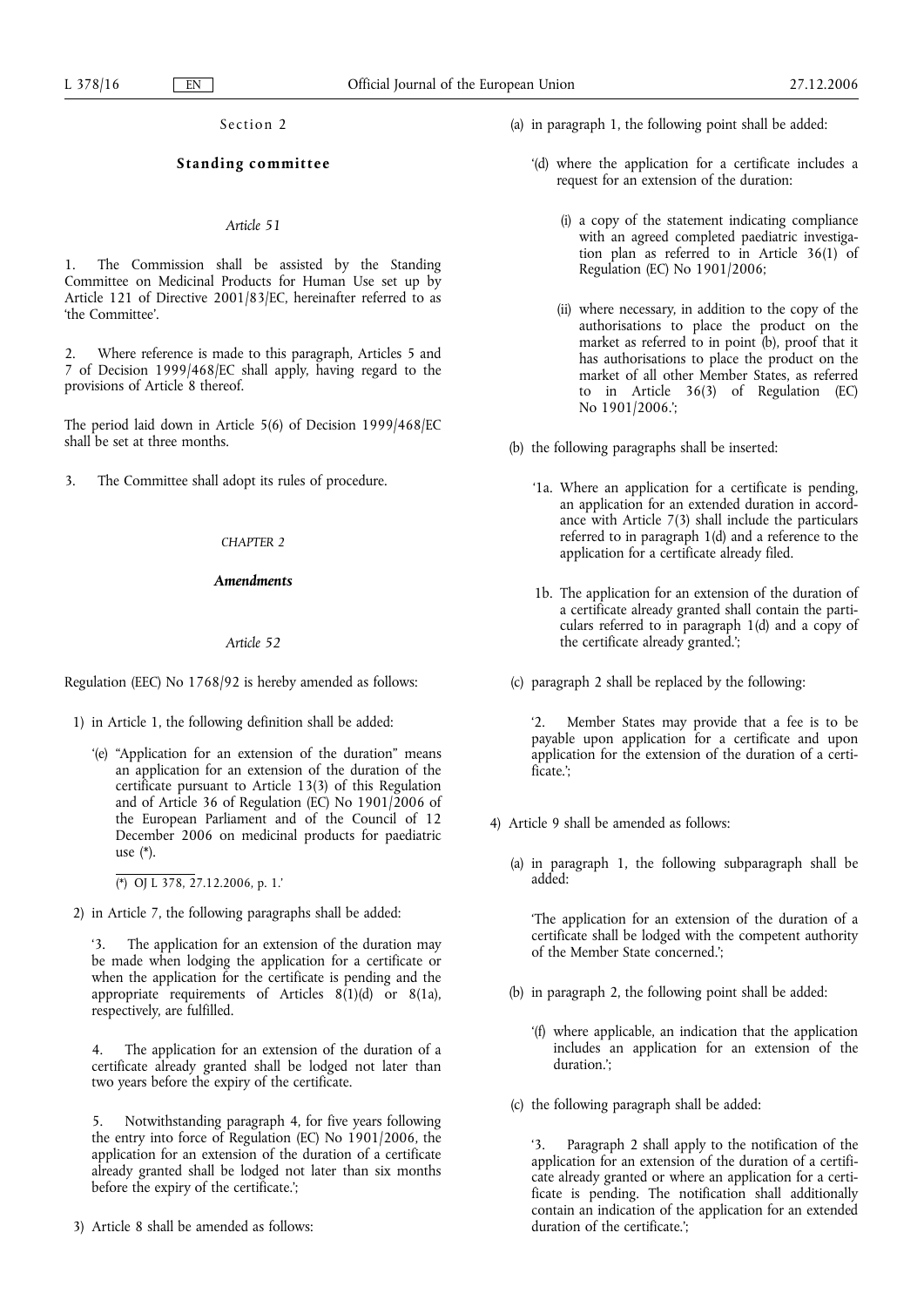5) in Article 10, the following paragraph shall be added:

'6. Paragraphs 1 to 4 shall apply mutatis mutandis to the application for an extension of the duration.';

6) in Article 11, the following paragraph shall be added:

'3. Paragraphs 1 and 2 shall apply to the notification of the fact that an extension of the duration of a certificate has been granted or of the fact that the application for an extension has been rejected.';

7) in Article 13, the following paragraph shall be added:

'3. The periods laid down in paragraphs 1 and 2 shall be extended by six months in the case where Article 36 of Regulation (EC) No 1901/2006 applies. In that case, the duration of the period laid down in paragraph 1 of this Article may be extended only once.';

8) the following Article shall be inserted:

*'Article 15a*

# **Revocation of an extension of the duration**

1. The extension of the duration may be revoked if it was granted contrary to the provisions of Article 36 of Regulation (EC) No 1901/2006.

Any person may submit an application for revocation of the extension of the duration to the body responsible under national law for the revocation of the corresponding basic patent.';

- 9) Article 16 shall be amended as follows:
	- (a) the text of Article 16 becomes that Article's paragraph 1;
	- (b) the following paragraph shall be added:

'2. If the extension of the duration is revoked in accordance with Article 15a, notification thereof shall be published by the authority referred to in Article 9  $(1).$ 

10) Article 17 shall be replaced by the following:

*'Article 17*

# **Appeals**

The decisions of the authority referred to in Article 9(1) or of the bodies referred to in Articles 15(2) and 15a(2) taken under this Regulation shall be open to the same appeals as those provided for in national law against similar decisions taken in respect of national patents.'.

# *Article 53*

In Article 11 of Directive 2001/20/EC, the following paragraph shall be added:

'4. By way of derogation from paragraph 1, the Agency shall make public part of the information on paediatric clinical trials entered in the European database in accordance with the provisions of Regulation (EC) No 1901/2006 of the European Parliament and of the Council of 12 December 2006 on medicinal products for paediatric use (\*).

(\*) OJ L 378, 27.12.2006, p. 1.'

### *Article 54*

In Article 6 of Directive 2001/83/EC, the first subparagraph of paragraph 1 shall be replaced by the following:

No medicinal product may be placed on the market of a Member State unless a marketing authorisation has been issued by the competent authorities of that Member State in accordance with this Directive or unless an authorisation has been granted in accordance with Regulation (EC) No 726/2004, read in conjunction with Regulation (EC) No 1901/2006 of the European Parliament and of the Council of 12 December 2006 on medicinal products for paediatric use (\*).

(\*) OJ L 378, 27.12.2006, p. 1.'

# *Article 55*

Regulation (EC) No 726/2004 is hereby amended as follows:

- 1) Article 56(1) shall be replaced by the following:
	- '1. The Agency shall comprise:
	- (a) the Committee for Medicinal Products for Human Use, which shall be responsible for preparing the opinion of the Agency on any question relating to the evaluation of medicinal products for human use;
	- (b) the Committee for Medicinal Products for Veterinary Use, which shall be responsible for preparing the opinion of the Agency on any question relating to the evaluation of medicinal products for veterinary use;
	- (c) the Committee on Orphan Medicinal Products;
	- (d) the Committee on Herbal Medicinal Products;
	- (e) the Paediatric Committee;
	- (f) a Secretariat, which shall provide technical, scientific and administrative support for the committees and ensure appropriate coordination between them;
	- (g) an Executive Director, who shall exercise the responsibilities set out in Article 64;
	- (h) a Management Board, which shall exercise the responsibilities set out in Articles 65, 66 and 67.';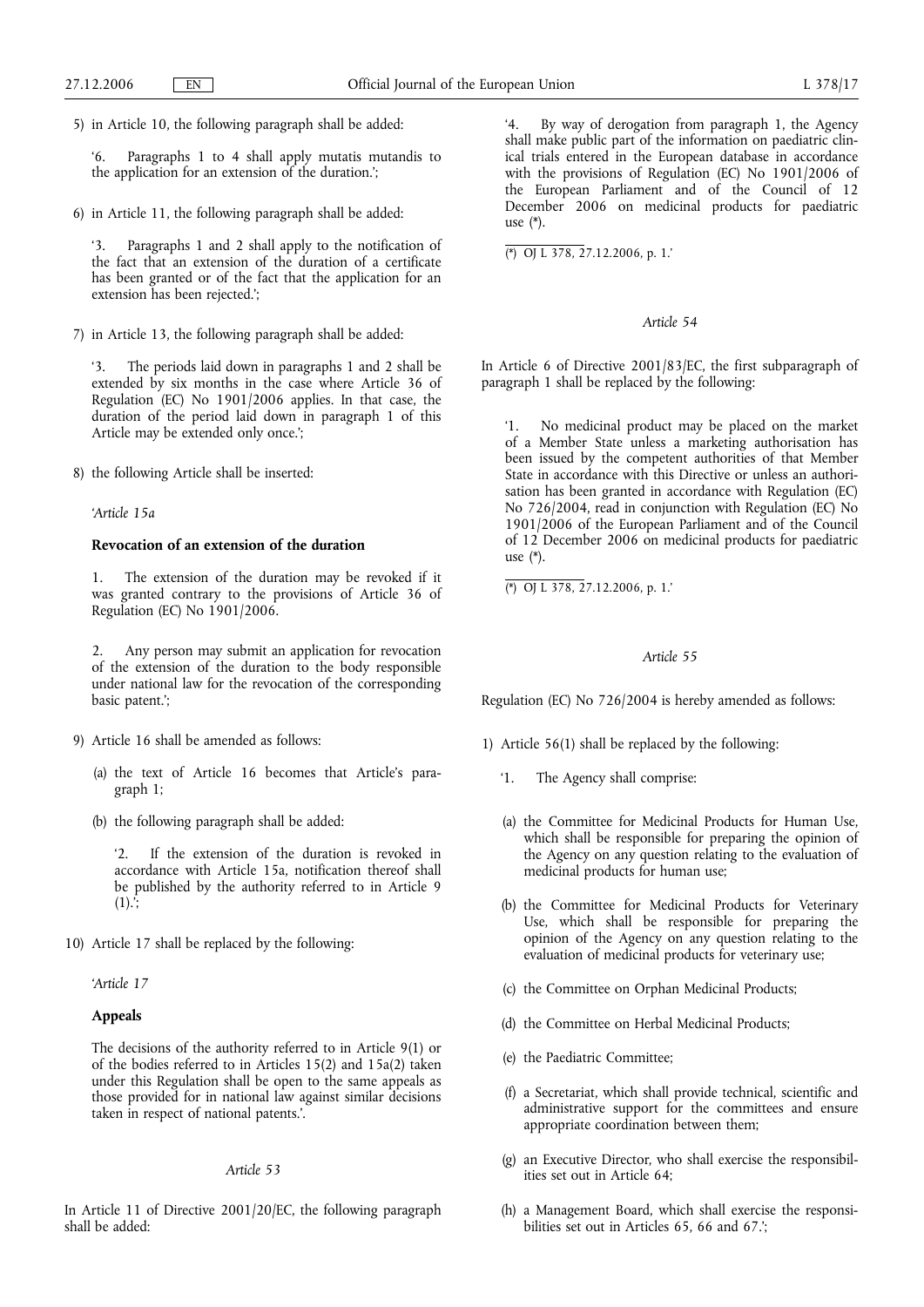*'Article 73a*

2) in Article 57(1), the following point shall be added:

products for paediatric use (\*).

(\*) OJ L 378, 27.12.2006, p. 1.'

3) the following Article shall be inserted:

'(t) taking decisions as referred to in Article 7(1) of Regulation (EC) No 1901/2006 of the European Parliament and of the Council of 12 December 2006 on medicinal

Decisions taken by the Agency under Regulation (EC) No 1901/2006 may form the subject of an action before the Court of Justice of the European Communities under the

conditions laid down in Article 230 of the Treaty.'.

# *CHAPTER 3*

# *Final provisions*

## *Article 56*

The requirement laid down in Article 7(1) shall not apply to valid applications pending at the time of entry into force of this Regulation.

*Article 57*

1. This Regulation shall enter into force on the thirtieth day following that of its publication in the *Official Journal of the European Union*.

2. Article 7 shall apply from 26 July 2008.

Article 8 shall apply from 26 January 2009.

Articles 30 and 31 shall apply from 26 July 2007.

This Regulation shall be binding in its entirety and directly applicable in all Member States.

Done at Strasbourg, 12 December 2006.

*For the European Parliament The President* J. BORRELL FONTELLES

*For the Council The President* M. PEKKARINEN